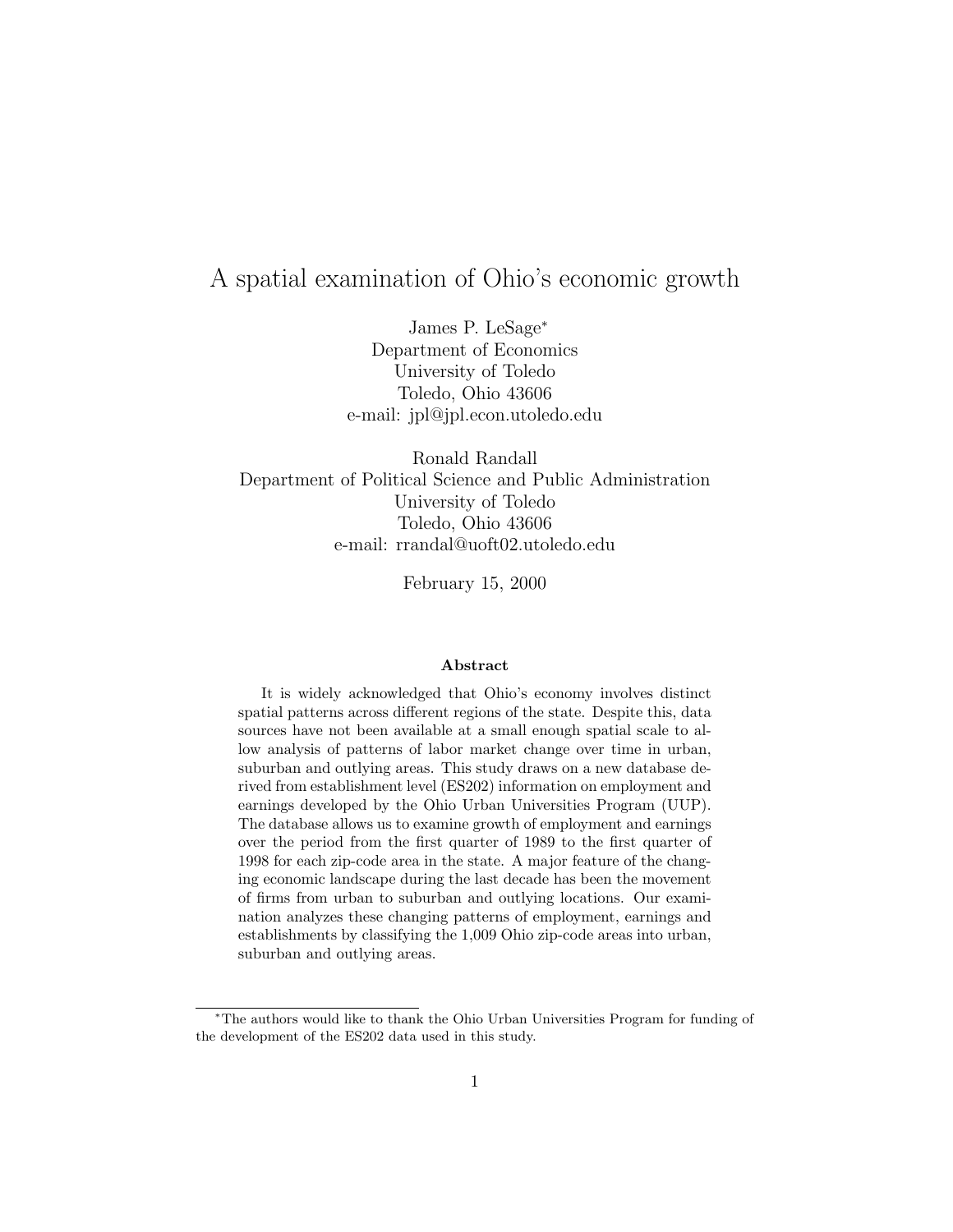## **1 Introduction**

Traditional sources of labor market information available from the Bureau of Labor Statistics (BLS) or the Ohio Bureau of Employment Services (OBES) are organized on the basis of counties or metropolitan areas. One of the most important influences on the spatial dimension of economic activity throughout the U.S. during the decade of the 1990's has been the movement of firms from urban to suburban and outlying locations. Analysis of the impact of this movement and its transformation of the economic landscape has been hindered by a lack of labor market information for small geographic areas.

This study draws on a preliminary set of estimates for quarterly employment, nominal payroll and establishments at the zip-code area level. This new source of labor market information was constructed by a network of university researchers coordinated by the Ohio UUP. In cooperation with the Ohio Bureau of Employment Services, establishment level information (ES202 data) on quarterly employment and payroll reported by firms for unemployment insurance purposes has been developed to form a database that contains employment, payroll and the number of establishments in each of Ohio's 1,009 zip code areas. The raw ES202 data information represents an administrative database that is not immediately useful for the type of analysis we provide in this study. The initial ES202 information was statistically transformed to facilitate the analysis we undertake in the sequel. For a detailed report on the statistical methods and transformations employed, see LeSage (1999).

Economic growth of a region can take one of two forms, resulting in very different benefits to the region's tax and economic base. The first type of economic growth involves firms moving into the region from outside, bringing employment to the area in which these firms locate and payroll income to the entire region. This type of development enhances the tax base of the area where the firm locates and the economic base of the entire region is improved by additional income which works its way through the larger region as a result of multiplier effects. A second type of growth involves movement of an existing firm from one area within the region to another area in the region. This creates a decrease in the tax base of the area the firm left and a corresponding increase in the tax base of the area to which the firm moved. There is no net change in the payroll income of the region, or the regional tax base.

A previous study (LeSage and Connin, 1994) using ES202 data compiled a complete inventory of all firms in an office/light industrial park located in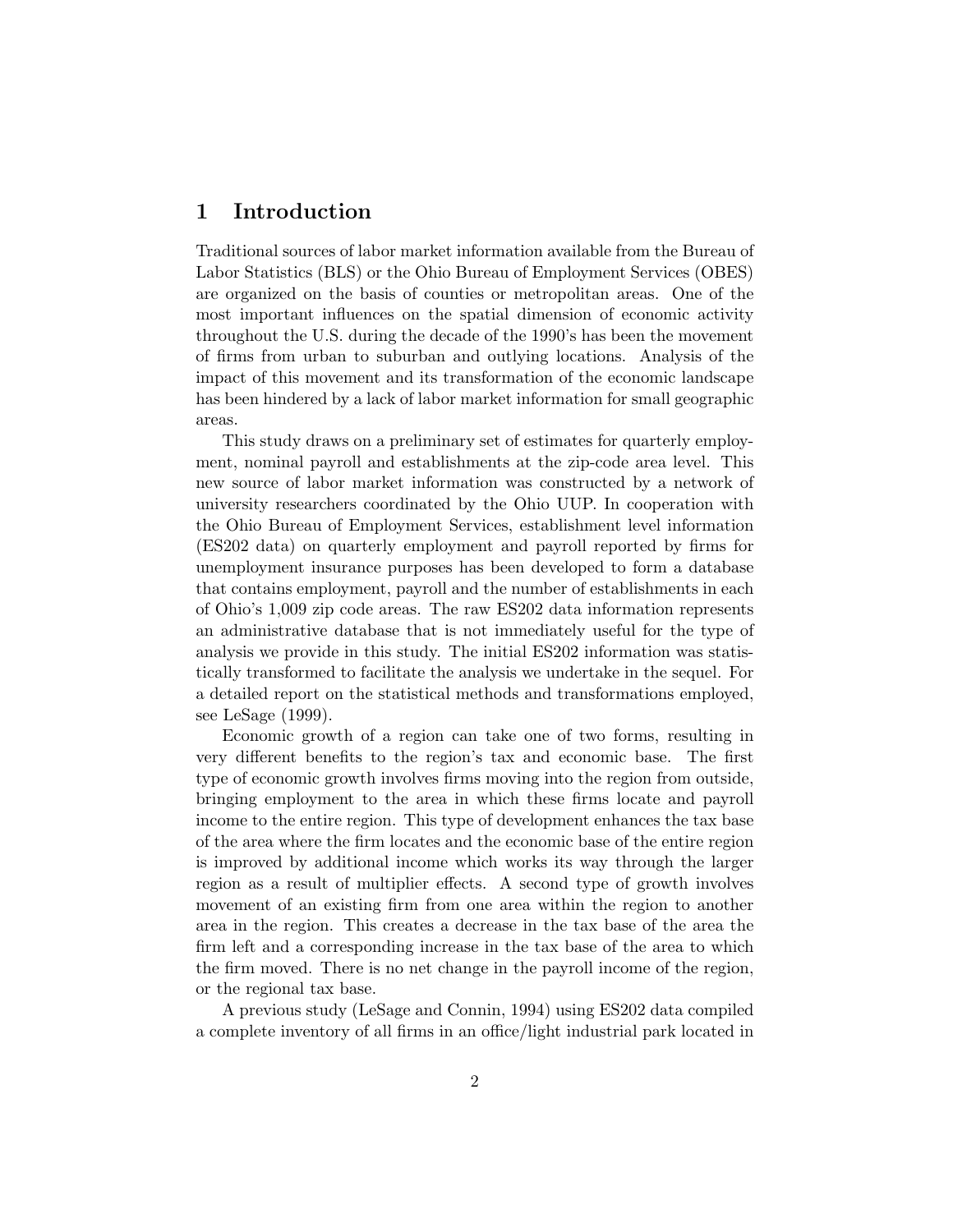an area neighboring the Toledo urban area from its beginnings in 1978 to 1993. That study reported:

- 1. Of the 270 firms located in the park, 81 firms represented firms that were previously located in Toledo urban areas.
- 2. 7,600 of the 14,600 jobs in the park represented employment associated with the firms previously located in the Toledo urban areas.
- 3. Total payroll in the park was \$369 million, of which \$232 million represented payroll from firms that relocated from the Toledo urban areas.
- 4. Less than a dozen firms from the total 270 firms in the industrial park represented firms that moved into the metropolitan region from outside the region.

The public policy implications from area growth associated with movement of existing firms already located in the region to another area in the same region are manifold. One municipal jurisdiction loses tax base while another area in the same region gains tax base. From a regional perspective there is no increase in the income base associated with this shifting of economic activity from one location to another.

In this study we focus on the disparity in employment, payroll and establishment growth that has taken place in urban, suburban and outlying areas in each of the eight metropolitan regions in the state. The patterns we find reflect a trend where the urban areas are growing less rapidly than suburban and outlying areas. In addition, this more rapid growth in the outlying areas has translated to a smaller share of the total regional employment, payroll and establishments in urban areas.

Economists have recently placed great emphasis on the role of technology transfers and knowledge or technological spillovers in formulating recent theories of economic growth (see Romer, 1994, and Grossman and Helpman, 1994 for a review of this literature). These are closely related to the role ascribed to cities by Jacobs (1969) as environments that crowd individuals, occupations, and industries into close proximity thereby facilitating the flow and exchange of ideas from person to person and firm to firm. This rapid and low cost flow stimulates ideas and innovation that lead to economic growth.

The disparity in employment, payroll and establishment growth that we find raises a serious policy question for the urban areas: Will declining employment shares leave employment densities sufficient to produce these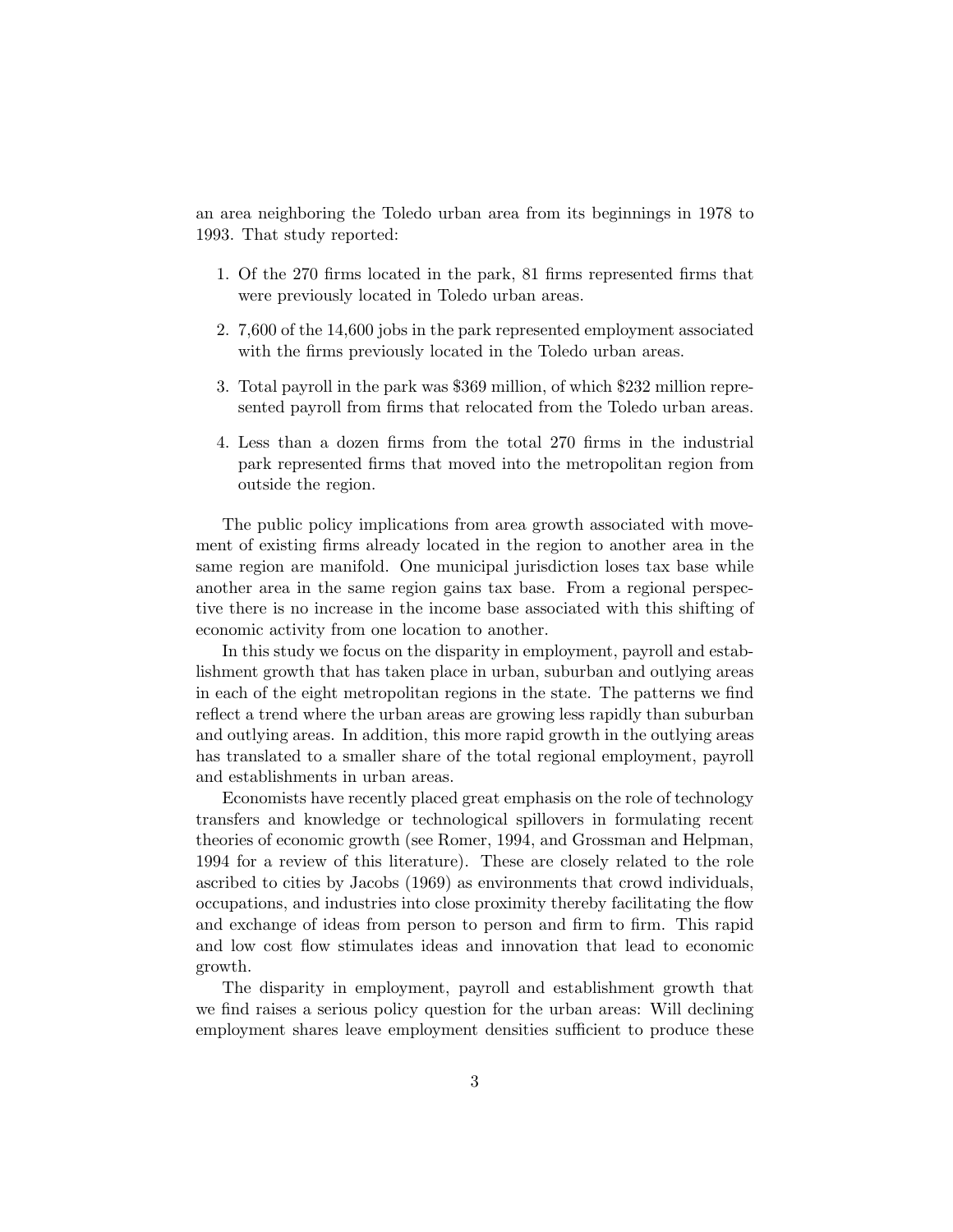benefits that induce other firms to locate in urban areas? Using a projection of employment for urban, suburban and outlying areas in all eight metropolitan regions to the year 2010, we find that this issue may be of particular concern for the five smaller Ohio metropolitan regions.

Another policy issue that arises from the shifting location of metropolitan employment relates to the difference between the location of workers and jobs, known as spatial mismatch in the literature. Wilson (1996, p. 37) speculates that the loss of blue-collar manufacturing jobs in Chicago to its suburbs is producing the "growing mismatch between the suburban location of employment and minorities' residence in the inner city." Kasarda (1990, p. 251) relates the simultaneous loss of manufacturing and other blue-collar jobs and the smaller increase in information-processing jobs in major cities of the Northeast and upper Midwest during the 1970s and 80s to the structural mismatch between city jobs and the black labor force: "As blue-collar and other less knowledge-intensive jobs dispersed to the suburbs, working-class whites were able to relocate much more easily than blacks."

In looking for a possible spatial mismatch in the Cleveland metropolitan area, Kaplan (1999) uses employment data from the Census Transportation Planning Package and population data (both for 1990) to construct a jobopportunity index for each "labor market" that he centers around each of the 1727 block groups in the metropolitan area. Based on a ratio of jobs to population in the civilian labor force, Kaplan argues that the Cleveland "suburbs do not enjoy an advantage over the city of Cleveland in the availability of overall employment..." although he does find that job opportunities appear more scarce in areas where the black population is high. (Kaplan, 1999, p. 208) Of course, if Clevelanders have been leaving Cleveland at a faster rate than jobs up to the 1990 census, then his job-opportunity index will make Cleveland's job situation look artificially robust. Measures of the relative growth rates in employment and changes in the relative share of employment among urban, suburban, and outlying areas may provide a more accurate picture of the major employment changes occurring within metropolitan regions.

Section 2 of the paper sets forth the methodology used to define urban, suburban and outlying areas within each of the eight metropolitan regions. In Section 3 we present growth rates of employment, payroll and establishments over the period from the first quarter of 1989 to the first quarter of 1998. Calculations were also carried out to determine the shares of the urban, suburban and outlying areas total regional employment, payroll and establishments during the first quarter of 1989 and the first quarter of 1998. Section 4 examines the rate of change in these patterns of growth over time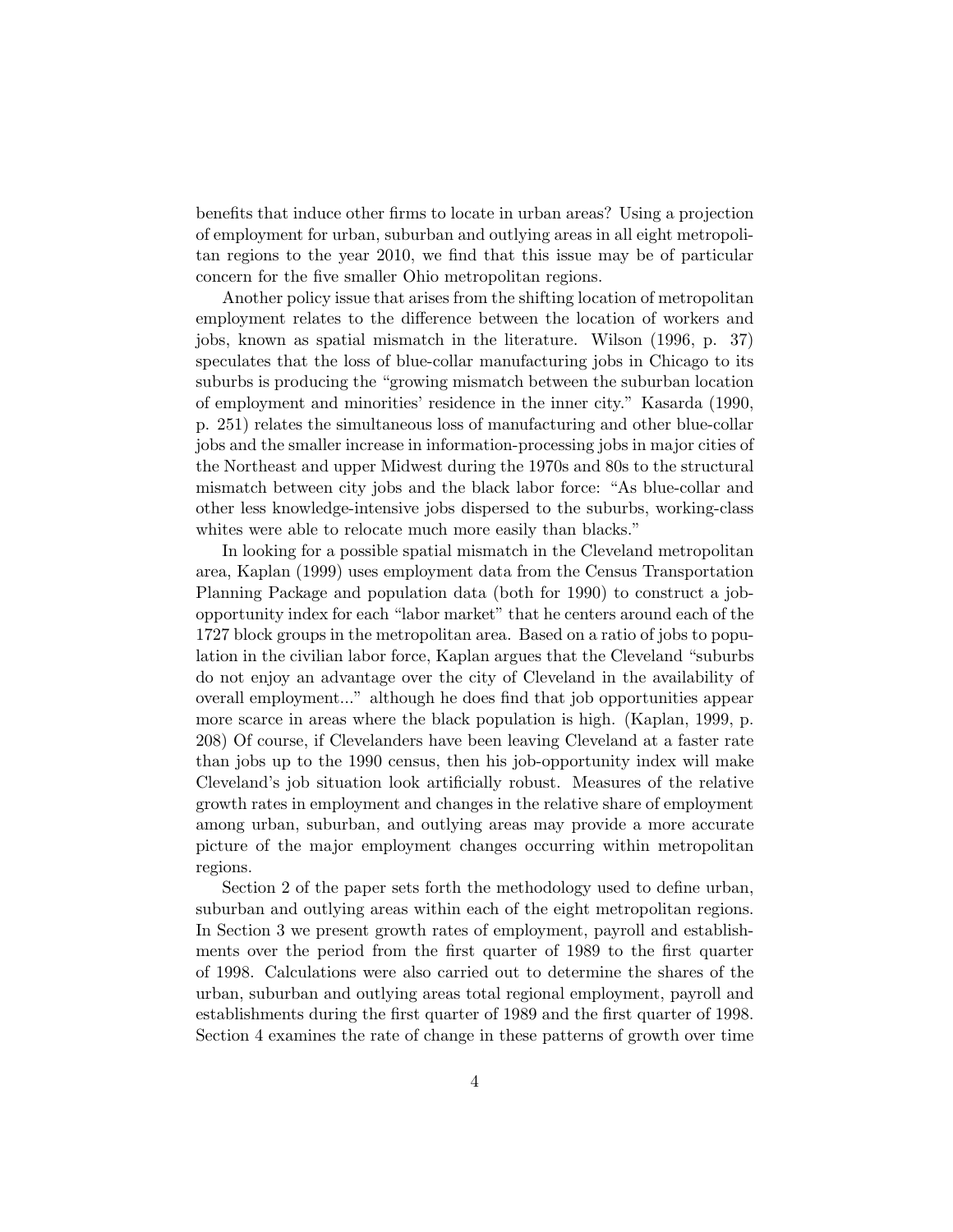to determine if the trends observed over the longer period vary with the business cycle. An examination of growth and decline in individual zip-code areas within each of the urban, suburban and outlying areas defined in this study is undertaken in Section 5. Section 6 carries out a simulation of future employment growth to the year 2010 based on the observed historical trends. Using these results we examine projected shares of urban, suburban and outlying employment for each of the eight Ohio regions. Conclusions can be found in Section 7.

## **2 Definitions of areas used in the study**

Because our interest centers on the growth of employment, earnings and establishments in urban versus suburban and outlying areas we need to define these areas. The definition we used for urban areas relies on the U.S. Postal Service designations of zip codes associated with the eight major cities in Ohio: Akron, Canton, Cincinnati, Cleveland, Columbus, Dayton, Toledo, and Youngstown-Warren. Note that these zip-code areas do not correspond to the municipal borders of the central cities. In many cases they include areas located in unincorporated areas surrounding the city corporation limits. Consider also that many of these unincorporated areas represent locations of new office and industrial park developments that have attracted new firms, employment and payroll. This exerts an upward bias on the rates of growth we report for urban areas. We overcome this problem to some extent by enumerating the number of zip-code areas within each urban area that exhibited growth versus those that were in decline. Note also that we will use the term metropolitan region in our discussion of the eight regions in our analysis, but we do not intend this to mean a formal metropolitan area defined by the Census Bureau. We will use the term metropolitan region to refer to the regions defined by all zip-code areas classified as urban, suburban and outlying centered on the eight major cities in Ohio.

The definition of suburban areas involved using a mapping/GIS program (ARCVIEW) to determine zip-code areas that shared borders with the urban zip-code areas. Geographers refer to these neighboring areas as "first-order contiguous." Outlying areas were defined as zip-code areas that were neighbors to the suburban areas, i.e., have shared borders with the suburban areas. These would represent "second-order contiguous" areas with respect to the urban areas.

There are numerous reasons for relying on these definitions. First, many spatial statistical methods are available to analyze first- and second-order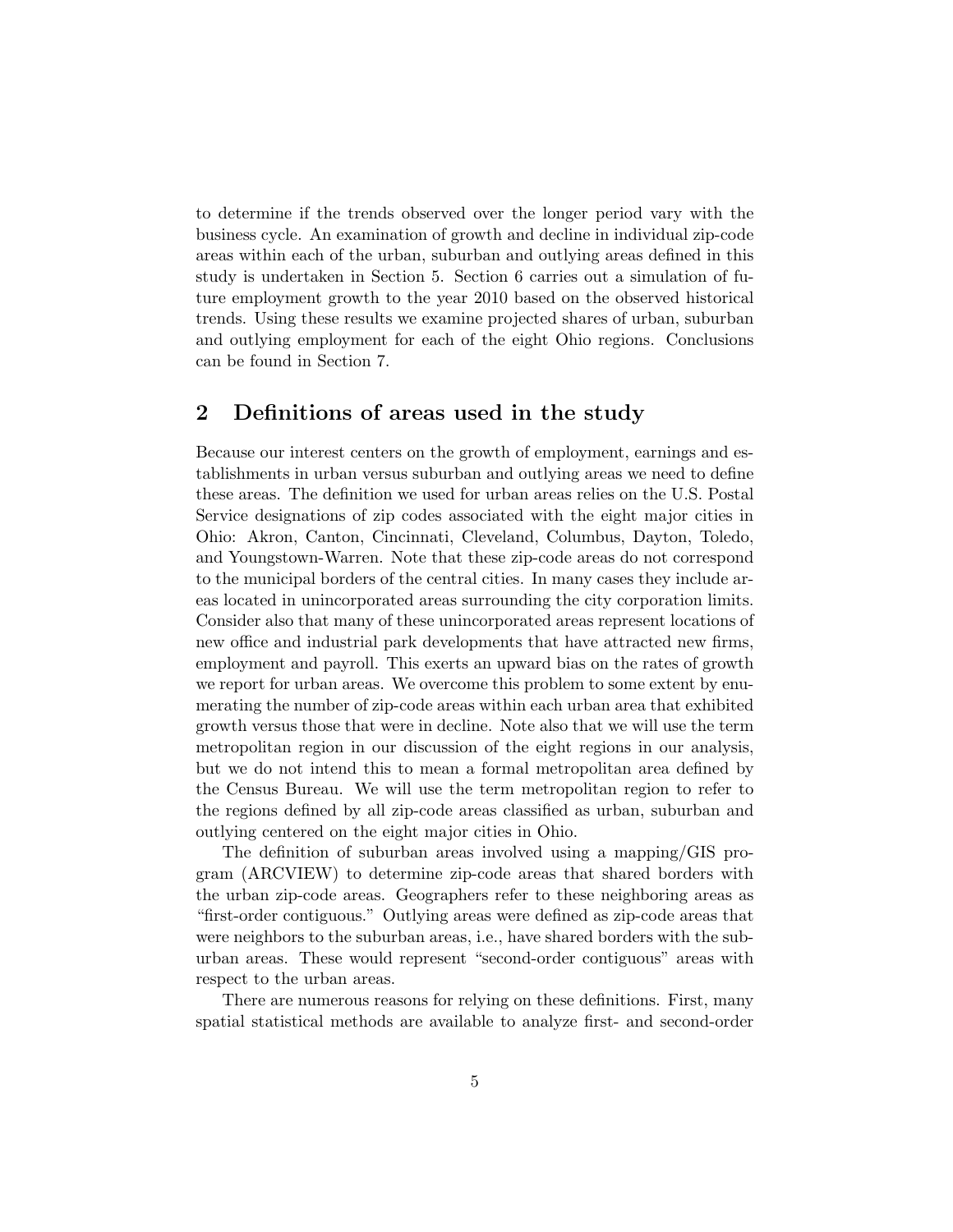contiguity relationships. Second, the definitions represent a rule-based approach that can be easily replicated by other researchers using GIS software. Third, an examination of the classification results from using these definitions for various urban areas produced intuitively pleasing results. As an example, in the Toledo metropolitan area the suburban neighbors included all of the major municipalities surrounding Toledo, (Maumee, Oregon, Perrysburg, Rossford, Sylvania). Finally, a map of the urban, suburban and outlying areas based on these definitions seemed intuitively pleasing. By this we mean that it defines regions centered on the eight major Ohio cities that radiate outward to surrounding areas.

Alternative definitions for classifying areas as urban, suburban and outlying might be employed based on population or employment density, market relationships and interactions, transportation connectivity, etc. The classification approach set forth here is based on geographic proximity relationships that may or may not reflect economic connectivity. This is an issue that needs further study, but our purpose here is to examine economic growth from a primarily geographic perspective, making our classification approach appropriate to this task.

Figure 1 shows a map of Ohio with the urban, suburban and outlying areas associated with each of the eight Ohio metropolitan areas. The classification scheme resulted in the following number of zip-code areas associated with each of the eight Ohio metropolitan areas: Akron 46, Canton 38, Cincinnati 76, Cleveland 81, Columbus 57, Dayton 62, Toledo 36, and Youngstown 54. This reflects a total of 450 out of 1,009 zip-code areas in Ohio.

A few points to note regarding construction of our classification scheme for zip-code areas:

- 1. Akron, Canton and Cleveland contained a small number of zip-code areas that were second-order contiguous to other cities. These were counted as outlying areas in both cities when we carried out our calculations.
- 2. Akron, Canton and Cleveland exhibited some truncation with respect to second-order neighbors because their close proximity to each other meant that second-order neighbors were inside the Akron, Canton or Cleveland urban area. These second-order contiguous areas were not classified as outlying areas as shown in Figure 1, which might have the effect of producing less outlying areas for the Akron, Canton and Cleveland regions.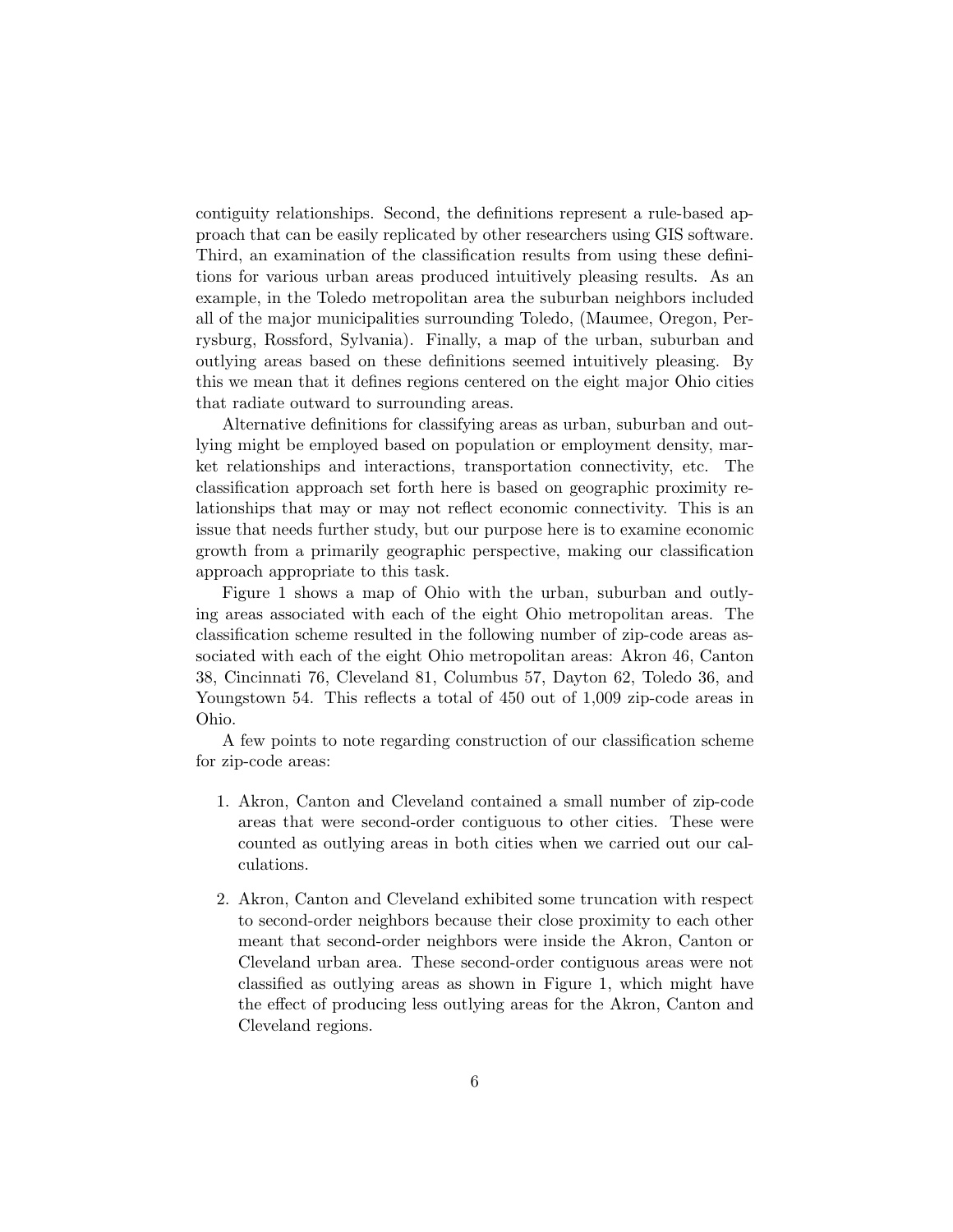

Figure 1: Classification of urban, suburban and outlying areas. Black areas represent urban, light grey are suburban and dark grey are outlying areas. White areas were not included in the study.

- 3. The Warren and Youngstown urban areas were counted as a single urban area with first- and second-order neighbors determined on the basis of the union of Warren and Youngstown zip-code areas.
- 4. Some metropolitan areas such as Cincinnati, Toledo and Youngstown-Warren included first- and second-order neighbors that were in Kentucky, Michigan and Pennsylvania respectively. Since our database includes only Ohio information, the calculations regarding economic growth in surrounding areas versus the urban area may not reflect the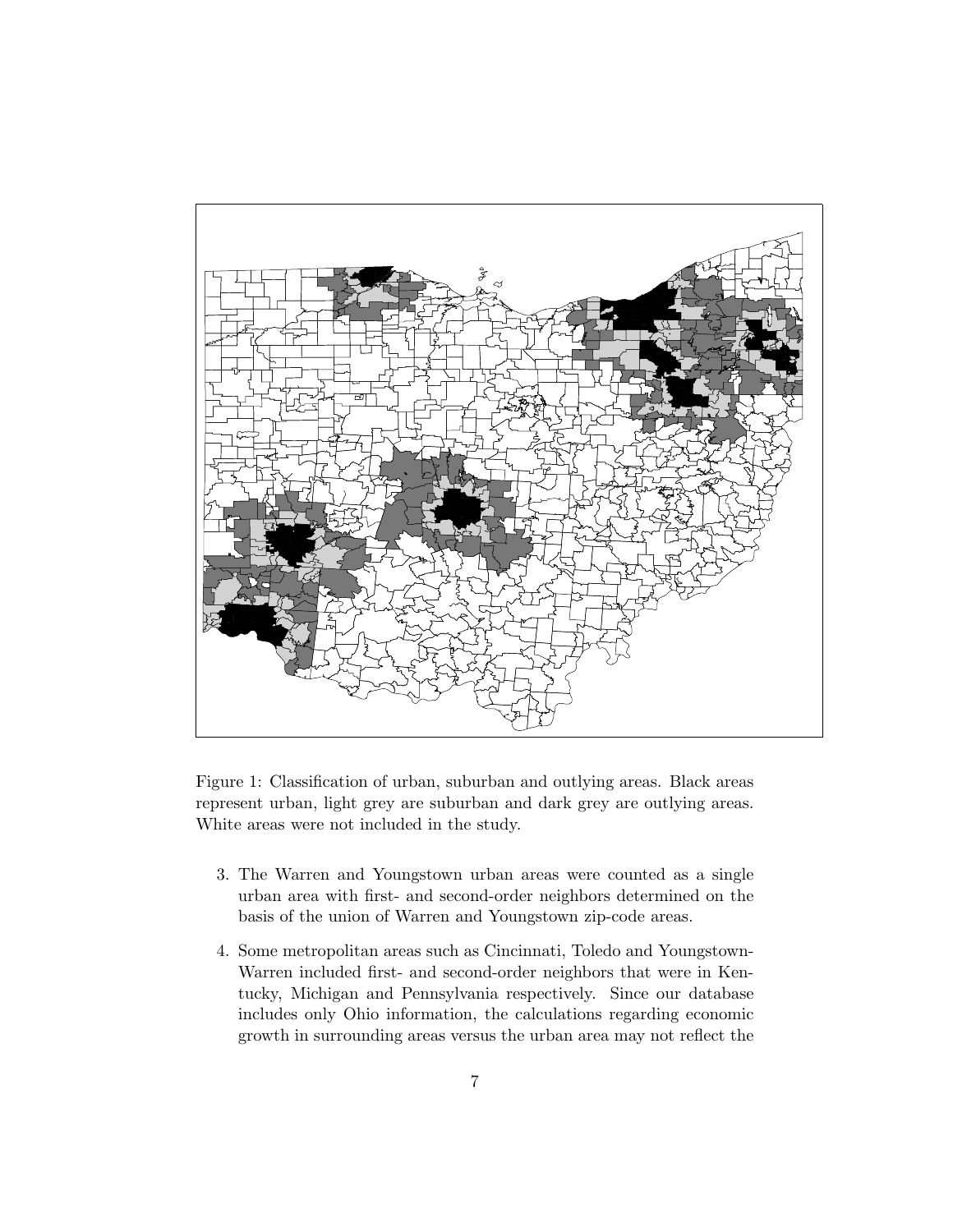entire extent of these differences for these three regions.

# **3 A comparison of employment, payroll and establishment growth rates**

Given these definitions we calculated the growth rates of employment, payroll and establishments for urban, suburban and outlying areas in each of the eight metropolitan regions over the period from 1989Q1 to 1998Q1. An employment growth rate reflects the percentage change in employment over the period and is computed using:  $log$ (emp 1998Q1/ emp 1989Q1). A similar formula was used to determine payroll and establishment growth rates. An average growth rate for urban, suburban and outlying employment, payroll and establishments is also presented in the table. These averages reflect the growth rates of total urban, suburban and outlying employment, payroll, and establishments for all eight metropolitan areas, not a simple average of the eight numbers preceding the average in the table. These averages then measure the extent to which total urban, suburban and outlying employment, payroll and establishments were growing in the aggregate of the eight Ohio regions. They represent employment-, payroll- and establishmentweighted averages, so that the growth rates associated with large regions take on relatively more importance in determining the average. Intuitively, this makes sense in that we wish to measure the average growth rate of aggregate urban employment versus average aggregate suburban employment, etc. Comparisons across regions for a given classification (say urban) then indicate whether the individual regions are growing at a faster or slower rate than aggregate urban employment in the state.

The results are shown in Table 1. Interpretation of the figures reported in the table are as follows. For Akron employment growth in the urban area we report 0.077, or a 7.7 percentage growth in employment over the 9 years, 1 quarter (37 quarters) from 1989Q1 to 1998Q1. The table is organized by urban, suburban and outlying areas to facilitate comparison of growth rates in these three different types of geographic areas.

A number of conclusions can be drawn from Table 1. First, in seven of the eight metropolitan areas we see higher growth rates for employment, payroll and establishments in the suburban areas than in the urban areas. (The exception is Canton, and Youngstown-Warren exhibited a slightly lower payroll growth rate in the suburban areas than in the urban areas.) This is not particularly surprising given the widely observed trend of firms moving from urban to suburban areas during the decade of the 1990's. The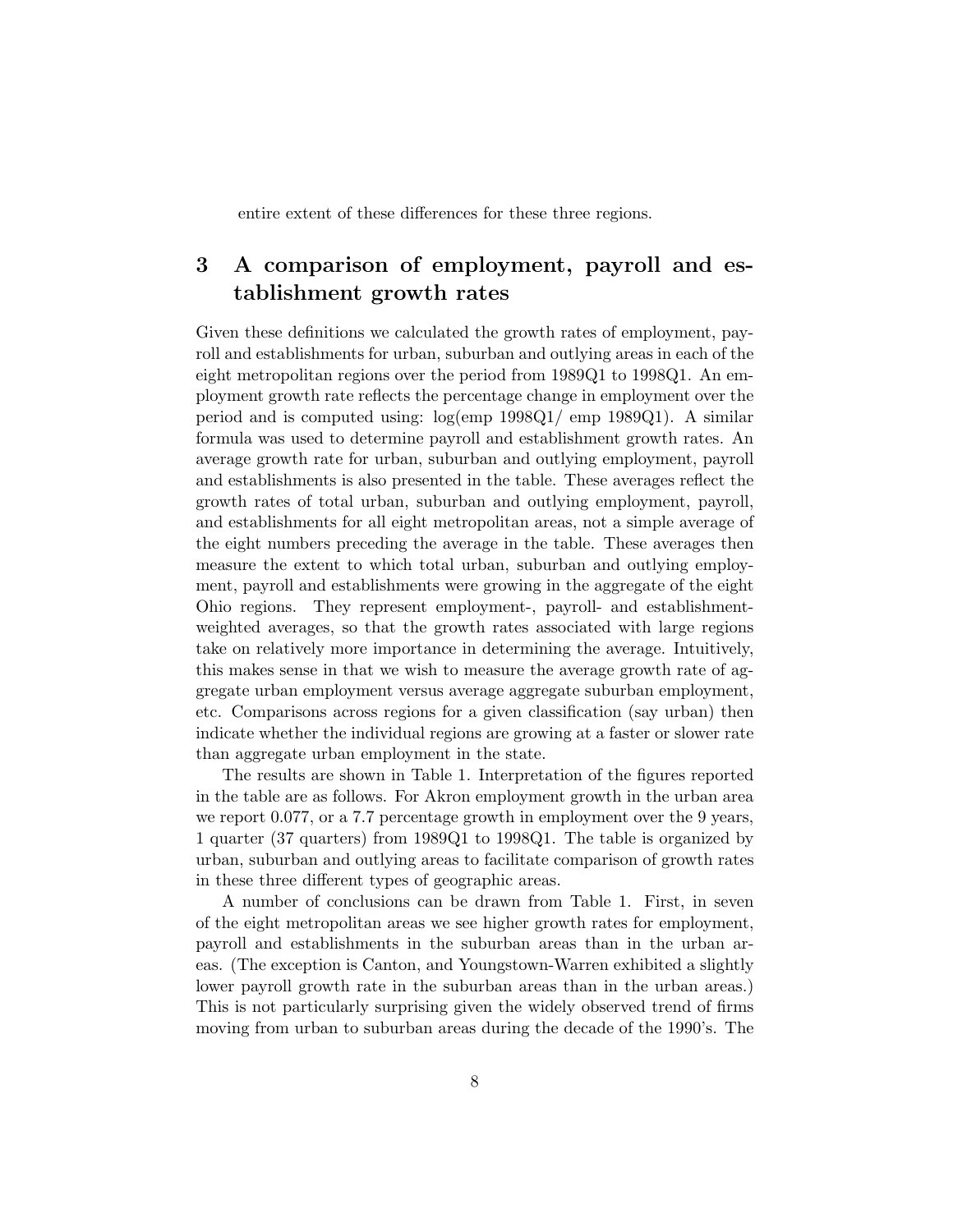average growth rates for employment in the suburban areas was 27.5 percent versus 7.0 percent for the urban areas, a rate of growth four times higher. Payroll growth averaged 61.2 percent for suburban areas compared to 42.4 percent for urban areas and establishments growth averaged 34.6 percent for suburban compared to 21.0 percent for urban areas.

What is perhaps surprising is that the outlying areas exhibited average growth rates for employment, payroll and establishments roughly equal to that of the suburban areas. A public-policy implication of this flows from the fact that most of the growth in outlying areas occurs in unincorporated areas that do not have payroll-tax authority in the state of Ohio. The region as a whole suffers a decrease in payroll-tax base when this type of growth occurs.

A second point from the table is the tremendous variation in growth rates between the different urban areas. For the case of urban employment, the growth rates range from a high of 13.8 percent in Columbus to a low of 1.4 percent in the Toledo urban area. Extreme variation in the observed economic growth is one result that arises throughout this study.

Use of county-wide data glosses over this important point For example, note that recent information from OBES concerning growth in employment reported in Kozlowski (1999) states that Columbus metropolitan area employment grew by 20 percent over the period from 1990 to 1999. From Table 1 we see that the 20 percent overall growth at the metropolitan area level arises from 13.8 percent growth in the urban areas, 47.9 percent growth in suburban and 26.8 percent growth in outlying areas.

Anyone who has worked with growth rates has probably learned that areas with a large base of employment, payroll or establishments will tend to exhibit slower growth rates than areas starting with a smaller base of employment, payroll or establishments. To control for this dimension of economic growth we present the shares of total regional employment, payroll and establishments in each of the three categories in Table 2. These shares were calculated for 1989Q1 and for 1998Q1 to show how the higher growth rates in suburban and outlying areas relative to urban areas have impacted the share of total regional employment, payroll and establishments over time. Again, we calculate average shares by aggregating over all eight regions during 1989Q1 and 1998Q1.

Here we see a relatively consistent pattern reflected in the average shares reported for the two time periods. Urban areas (on average) lost 4.4 percent share of total metropolitan employment in the state with suburban areas gaining 2.4 percent share and outlying areas gaining 2 percent share. A similar pattern emerges for payroll and establishments. For payroll, urban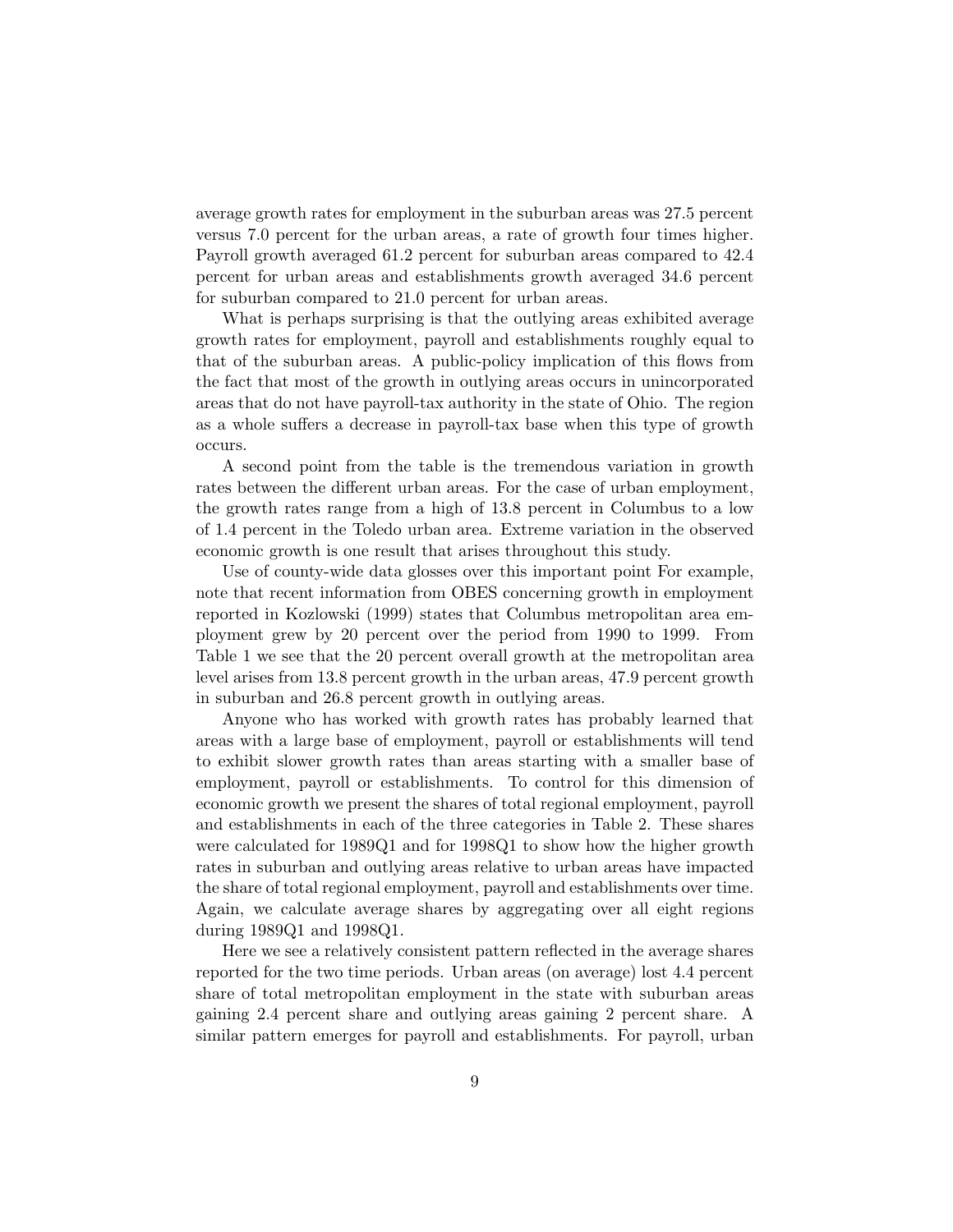| Urban areas        | Employment  | Payroll     | Establishments |
|--------------------|-------------|-------------|----------------|
|                    | Growth Rate | Growth Rate | Growth Rate    |
|                    | 89Q1-98Q1   | 89Q1-98Q1   | 89Q1-98Q1      |
| Akron              | 0.077       | 0.337       | 0.252          |
| Canton             | 0.097       | 0.481       | 0.251          |
| Cincinnati         | 0.068       | 0.523       | 0.220          |
| Cleveland          | 0.050       | 0.365       | 0.191          |
| Columbus           | 0.138       | 0.499       | 0.290          |
| Dayton             | 0.026       | 0.335       | 0.160          |
| Toledo             | 0.014       | 0.287       | 0.134          |
| Youngstown-Warren  | 0.066       | 0.506       | 0.152          |
| average            | 0.070       | 0.424       | 0.210          |
| Suburban neighbors | Employment  | Payroll     | Establishments |
|                    | Growth Rate | Growth Rate | Growth Rate    |
|                    | 89Q1-98Q1   | 89Q1-98Q1   | 89Q1-98Q1      |
| Akron              | 0.228       | 0.582       | 0.306          |
| Canton             | 0.071       | 0.253       | 0.162          |
| Cincinnati         | 0.399       | 0.727       | 0.413          |
| Cleveland          | 0.201       | 0.528       | 0.337          |
| Columbus           | 0.479       | 0.952       | 0.523          |
| Dayton             | 0.280       | 0.547       | 0.284          |
| Toledo             | 0.246       | 0.524       | 0.341          |
| Youngstown-Warren  | 0.079       | 0.486       | 0.253          |
| average            | 0.275       | 0.612       | 0.346          |
| outlying neighbors | Employment  | Payroll     | Establishments |
|                    | Growth Rate | Growth Rate | Growth Rate    |
|                    | 89Q1-98Q1   | 89Q1-98Q1   | 89Q1-98Q1      |
| Akron              | 0.245       | 0.628       | 0.394          |
| Canton             | 0.239       | 0.462       | 0.270          |
| Cincinnati         | 0.255       | 0.578       | 0.258          |
| Cleveland          | 0.405       | 0.768       | 0.483          |
| Columbus           | 0.268       | 0.555       | 0.307          |
| Dayton             | 0.235       | 0.542       | 0.172          |
| Toledo             | 0.138       | 0.335       | 0.164          |
| Youngstown-Warren  | 0.182       | 0.509       | 0.172          |
| average            | 0.273       | 0.596       | 0.313          |

Table 1: Ohio Urban, Suburban and outlying Growth 1989Q1-1998Q1

areas lost 3.8 percent share, suburban areas gained 2.2 percent and outlying areas gained 1.6 percent share; for establishments, urban areas lost 2.9 percent share, suburban areas gained 1.8 percent share and outlying areas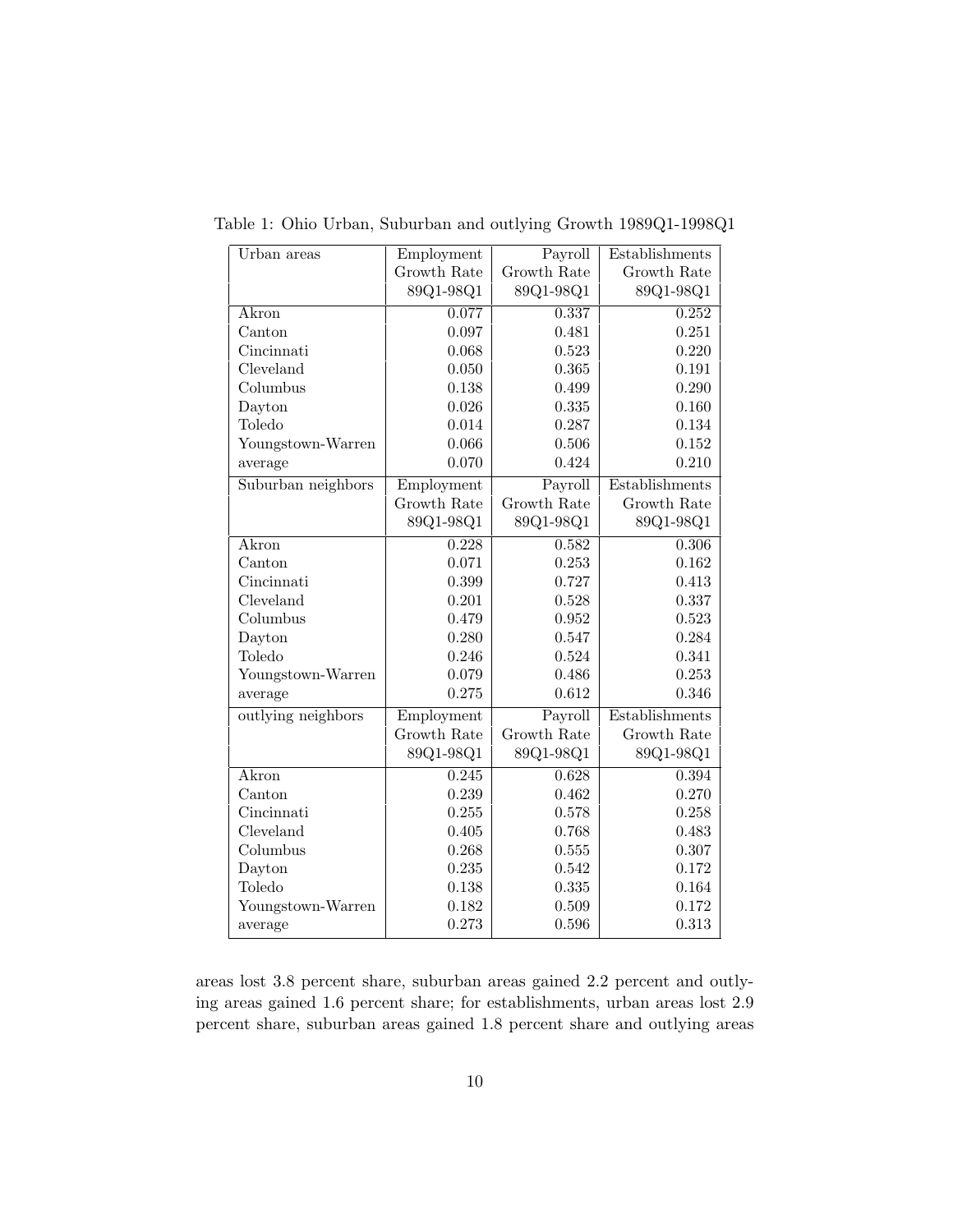gained 1.0 percent share. (The loss by urban areas and the offsetting gains in suburban and outlying areas do not balance due to rounding.)

Turning attention to the individual regions, Dayton lost the largest share of urban employment at 5.6 percent (the average share loss was 4.4 percent). Columbus was next with a loss of 4.8 percent share and Cincinnati, Cleveland and Toledo all exhibited a 4.6 percent loss. Canton and Youngstown-Warren showed the smallest declines in urban employment shares of 1.0 and 1.5 percent respectively.

Payroll losses in share averaged 3.8 percent, but for individual regions we see Akron with an urban share loss of 6.7 percent share, Columbus with a loss of 5.3 percent, Dayton with a loss of 4.8 percent, Cleveland with a loss of 4.7 percent and Toledo with a loss of 4.2 percent. Again, Youngstown-Warren exhibited the smallest loss in payroll share with only 0.2 percent loss.

A similar examination of establishment shares reveals that Cleveland lost the largest share at 4.5 percent with Toledo second losing 3.7 percent share. In this case, Canton lost the smallest share at 1.1 percent, Dayton the next smallest at 1.5 percent and Youngstown-Warren lost 1.7 percent share.

Summarizing, we see a consistent pattern of more rapid growth rates for employment, payroll and establishments in the suburban and outlying (outlying) areas than in the urban areas for seven of the eight Ohio metropolitan regions. These differences in growth rates translated into a declining share of total regional employment, payroll and establishments located in the urban areas over the period 1989Q1 to 1998Q1.

#### **4 Growth rates over time**

In this section we examine growth rates over alternative time periods in an effort to determine if the more rapid growth of suburban and outlying areas relative to urban areas documented in the previous section is changing or accelerating over time.

The rate of decline in urban areas' shares of total employment documented in the previous section suggests an average loss of 4.4 percent share over the time period involving 9 years and 1 quarter used in the calculations. Given that the average share of employment in urban areas was still at 67.6 percent in 1998Q1 representing around two-thirds of total metropolitan employment, a 4.4 percent loss in share over slightly more than 9 years time may suggest that we will see no rapid changes in the economic landscape.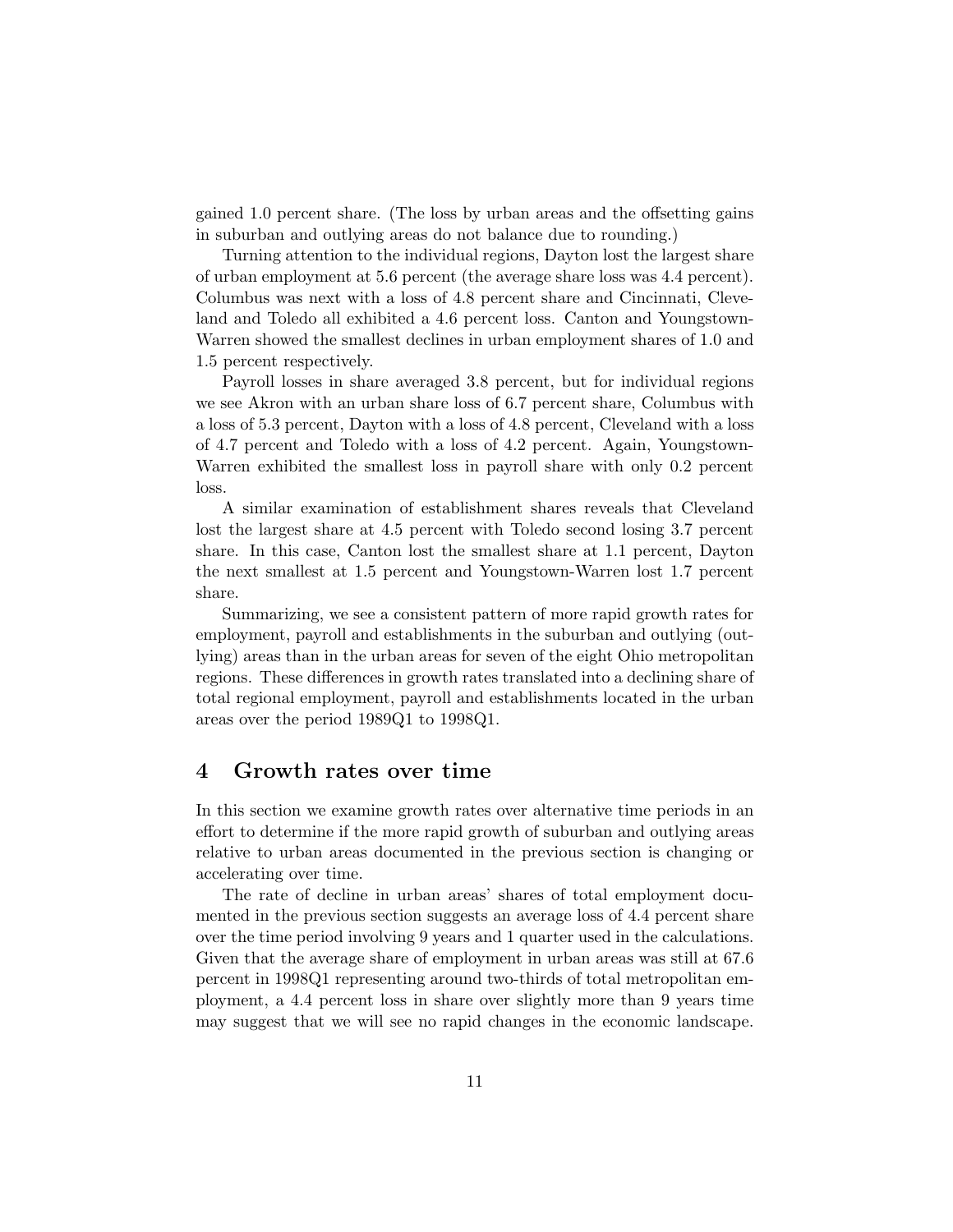| $\overline{\phantom{a}}$<br>$\overline{a}$<br>I<br>and the state of the state of the state of the state of the state of the state of the state of the state of th<br>٦<br>í<br>$\zeta$<br>j<br>l<br>$\overline{\phantom{a}}$ |
|------------------------------------------------------------------------------------------------------------------------------------------------------------------------------------------------------------------------------|
| Ì<br>3<br>Ó<br>í<br>į<br>l<br>į<br>i<br>i                                                                                                                                                                                    |
| i<br>C<br>)<br>I<br>י<br>i<br>ı<br>I<br>ï<br>į<br>l<br>,<br>$\overline{a}$<br>$\overline{\phantom{a}}$                                                                                                                       |
| l<br>$\ddot{\phantom{a}}$<br>ļ                                                                                                                                                                                               |
| j<br>l<br>l<br>$\ddot{\phantom{a}}$<br>Ś<br>Č                                                                                                                                                                                |
| l<br>ı<br>Ó<br>;<br>ı                                                                                                                                                                                                        |
| Ï<br>١<br>$\mathbf{1}$<br>ì<br>$\frac{1}{2}$<br>١                                                                                                                                                                            |
| ı<br>¢<br>ı<br>≀<br>ĺ                                                                                                                                                                                                        |

| Firms<br>Firms          | share 89Q1   | 0.418<br>0.441 | 0.571<br>0.560 | $0.717\,$<br>0.744 | 0.674<br>0.719 | 0.655<br>0.686 | 0.530<br>0.545 | 0.619<br>0.656 | 0.520<br>0.537 | 0.622<br>0.651 | Firms<br>Firms     | share 89Q1   | 0.293<br>0.293 | 0.238<br>0.256 | 0.178<br>0.152 | 0.166<br>0.153    | 0.206<br>$0.171\,$ | 0.217<br>0.197 | 0.281<br>0.242 | 0.277<br>0.259 | 0.211<br>0.193 | Firms<br>Firms     | share $89Q1$ | 0.290<br>0.266 | 0.191<br>$0.184\,$ | 0.105<br>0.105 | 0.160<br>0.128 | 0.140<br>0.144 | 0.253<br>0.258 | 0.099<br>0.102 | 0.202<br>0.205 | 0.165<br>0.155 |
|-------------------------|--------------|----------------|----------------|--------------------|----------------|----------------|----------------|----------------|----------------|----------------|--------------------|--------------|----------------|----------------|----------------|-------------------|--------------------|----------------|----------------|----------------|----------------|--------------------|--------------|----------------|--------------------|----------------|----------------|----------------|----------------|----------------|----------------|----------------|
|                         | share $89Q1$ |                |                |                    |                |                |                |                |                |                |                    | share 89Q1   |                |                |                |                   |                    |                |                |                |                |                    | share $89Q1$ |                |                    |                |                |                |                |                |                |                |
| Payrol                  | share 98Q1   | 0.476          | 0.663          | 0.788              | 0.748          | 0.750          | 0.606          | 0.623          | 0.668          | 0.705          | Payrol             | share 98Q1   | 0.254          | 0.195          | 0.130          | 0.137             | $0.170\,$          | 0.189          | 0.283          | 0.160          | 0.170          | Payroll            | share $98Q1$ | 0.270          | 0.142              | 0.082          | 0.114          | 0.080          | 0.206          | 0.094          | $0.172\,$      | 0.124          |
| $\operatorname{Payrol}$ | share $89Q1$ | 0.543          | 0.630          | $\!0.811$          | 0.795          | 0.803          | 0.654          | 0.665          | 0.666          | 0.743          | $\rm {Payrol}$     | share $89Q1$ | 0.227          | 0.233          | 0.109          | 0.124             | 0.116              | 0.165          | 0.239          | 0.163          | 0.148          | $\rm {Paroll}$     | share $89Q1$ | 0.230          | 0.137              | 0.080          | 0.081          | 0.081          | $0.181\,$      | 0.096          | 0.171          | 0.108          |
| Employment              | share $98Q1$ | 0.468          | 0.620          | 0.758              | 0.726          | 0.730          | 0.564          | 0.612          | 0.625          | 0.676          | Employment         | share $98Q1$ | 0.269          | 0.211          | 0.149          | 0.139             | 0.172              | 0.203          | 0.281          | 0.191          | 0.181          | Employment         | share $98Q1$ | 0.263          | 0.170              | 0.093          | 0.136          | 0.098          | 0.232          | 0.107          | 0.183          | 0.142          |
| Employment              | share $89Q1$ | 0.507          | 0.630          | 0.804              | 0.772          | 0.778          | 0.620          | 0.658          | 0.640          | 0.720          | Employment         | share $89Q1$ | 0.251          | 0.220          | 0.114          | 0.127             | 0.130              | 0.173          | 0.240          | 0.193          | 0.157          | Employment         | share $89Q1$ | 0.241          | 0.150              | 0.082          | 0.101          | 0.092          | 0.207          | 0.102          | 0.167          | 0.122          |
| Urban Areas             |              | Akron          | Canton         | Cincinnati         | Cleveland      | Columbus       | Dayton         | Toledo         | Youngstown     | Average        | Suburban neighbors |              | Akron          | Canton         | Cincinnati     | $\alpha$ develand | Columbus           | Dayton         | Toledo         | Youngstown     | Average        | outlying neighbors |              | Akron          | Canton             | Cincinnati     | $C$ leveland   | Columbus       | Dayton         | Toledo         | Youngstown     | Average        |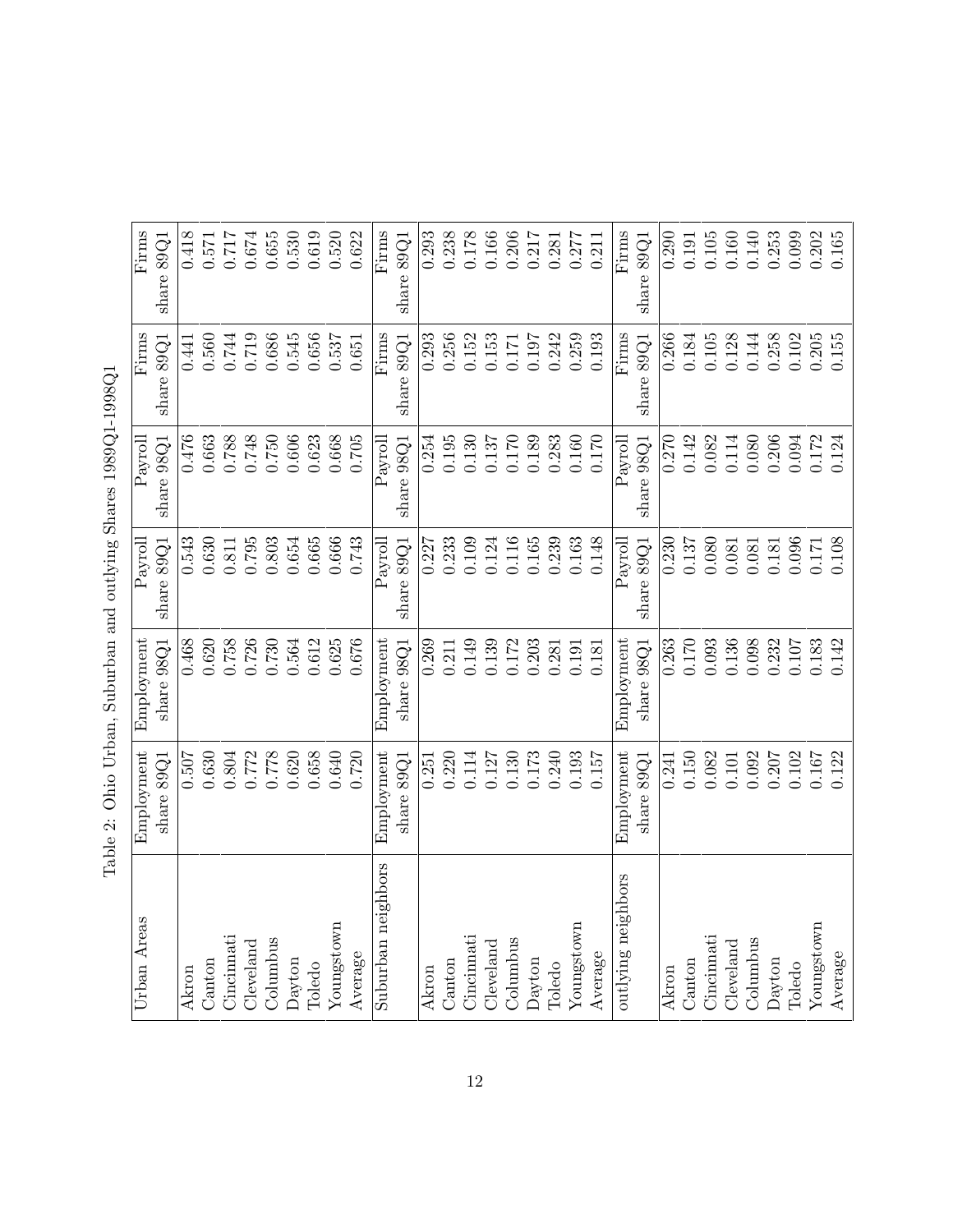This type of inference depends to a great extent on whether the higher growth rates for suburban and outlying areas have been accelerating over time. If we find evidence of acceleration in the growth rates, major changes in the economic landscape may take place in a relatively short time frame.

Another motivation for examining the annualized growth rates over alternative time periods is that business cycle conditions such as the 1990-92 recession may account for some of the differences in growth rates documented in the previous section. Calculation of growth rates over different time periods will provide some insight regarding how the urban, suburban and outlying areas are influenced by business cycle activity.

To determine whether economic growth rates are changing over time, annualized growth rates were calculated for the period 1989Q1 to 1993Q1; the period 1993Q1 to 1996Q1; and 1996Q1 to 1998Q1. An annualized rate is determined by dividing the growth rate for the entire period by the number of years in each period. As an example, for the period covering 1989Q1 to 1993Q1 we would divide the growth rate by 4.25 years. A similar conversion was applied to the other two periods. The use of first-quarter to first-quarter time periods avoids possible seasonal variation in employment, payroll, and establishments. A comparison of annualized growth rates over these three time frames should answer the question of whether economic growth in the suburban and outlying areas is changing over time.

The results are presented in Tables 3 and 4. Table 3 presents employment growth rates for the three areas over the three alternative time frames, for each of the eight metropolitan areas.

Average growth rates are presented where the average represents a straight average over the eight numbers associated with each metropolitan region. This provides a measure of central tendency for the three time periods. We see the impact of the 1990-92 recession which produced negative growth rates over the period from 1989Q1 to 1993Q1 in the urban areas for six of the eight metropolitan regions. None of the eight urban areas exhibited growth rates above 1 percent during this recessionary period. In contrast, six of the eight suburban areas had employment growth greater than 1 percent during this period and the average growth rate was 1.52 percent. Similarly, seven of the eight outlying areas exhibited growth rates exceeding 1 percent during this time period and the average growth rate was 1.99 percent.

During the 1993Q1-1996Q1 period of economic recovery we see positive growth rates for employment, but the growth rates in suburban and outlying areas are consistently higher than those for the urban areas. The average growth rate for suburban areas was 4.0 percent, and for outlying areas we find 3.68 percent average growth compared to 1.58 percent for the urban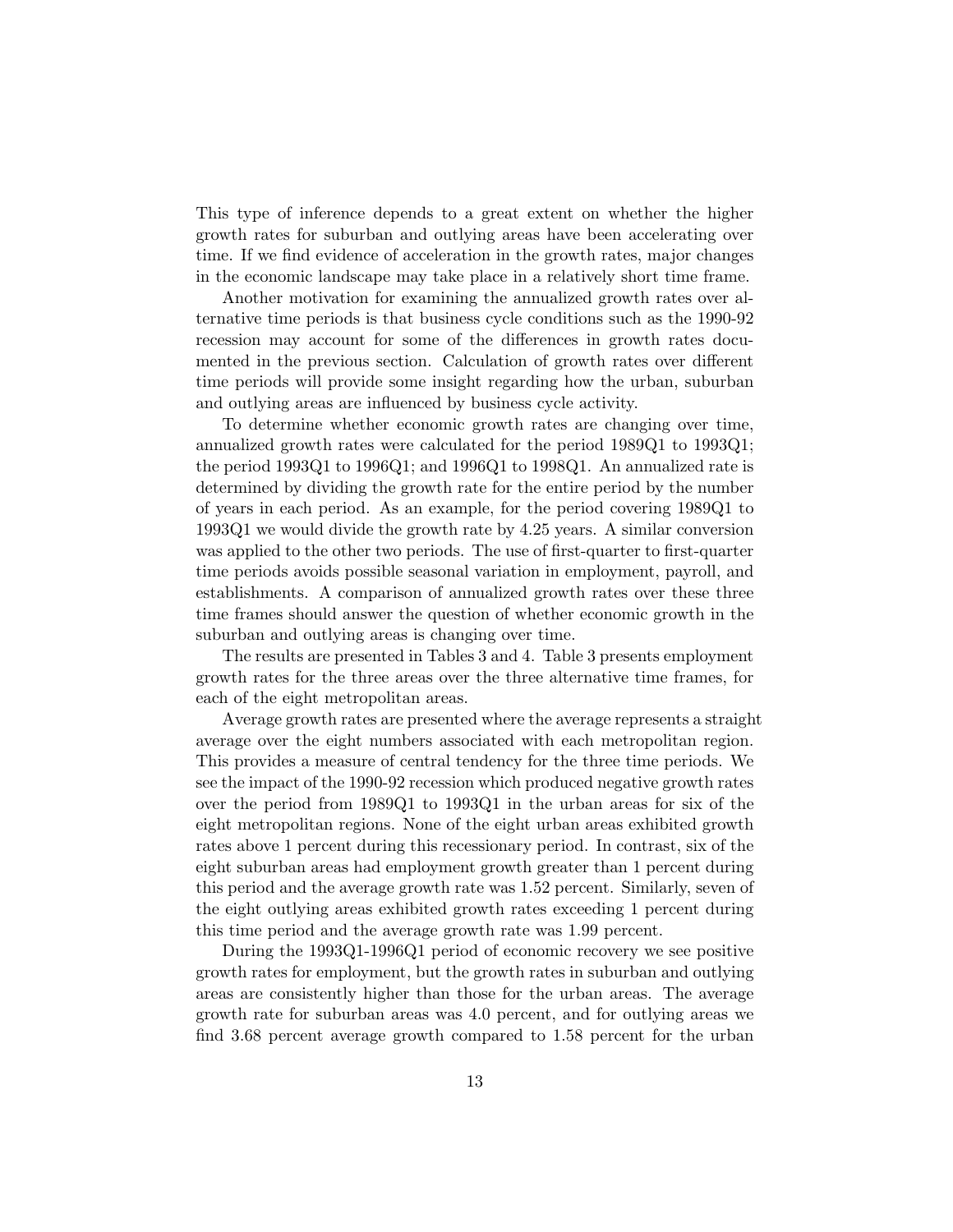| Urban Areas       | 89Q1-93Q1 | 93Q1-96Q1 | 96Q1-98Q1 |
|-------------------|-----------|-----------|-----------|
| Akron             | 0.0027    | 0.0178    | 0.0034    |
| Canton            | 0.0034    | 0.0155    | 0.0142    |
| Cincinnati        | $-0.0001$ | 0.0120    | 0.0130    |
| Cleveland         | $-0.0078$ | 0.0154    | 0.0150    |
| Columbus          | 0.0055    | 0.0247    | 0.0150    |
| Dayton            | $-0.0095$ | 0.0075    | 0.0183    |
| Toledo            | $-0.0115$ | 0.0200    | $-0.0008$ |
| Youngstown-Warren | $-0.0033$ | 0.0134    | 0.0162    |
| Average           | $-0.0026$ | 0.0158    | 0.0118    |
| Suburban Areas    | 89Q1-93Q1 | 93Q1-96Q1 | 96Q1-98Q1 |
| Akron             | 0.0144    | 0.0312    | 0.0291    |
| Canton            | $-0.0127$ | 0.0225    | 0.0231    |
| Cincinnati        | 0.0231    | 0.0670    | 0.0371    |
| Cleveland         | 0.0186    | 0.0326    | 0.0071    |
| Columbus          | 0.0471    | 0.0540    | 0.0460    |
| Dayton            | 0.0189    | 0.0502    | 0.0164    |
| Toledo            | 0.0114    | 0.0396    | 0.0306    |
| Youngstown-Warren | 0.0010    | 0.0226    | 0.0005    |
| Average           | 0.0152    | 0.0400    | 0.0237    |
| outlying Areas    | 89Q1-93Q1 | 93Q1-96Q1 | 96Q1-98Q1 |
| Akron             | 0.0282    | 0.0295    | 0.0131    |
| Canton            | 0.0185    | 0.0372    | 0.0175    |
| Cincinnati        | 0.0226    | 0.0304    | 0.0268    |
| Cleveland         | 0.0408    | 0.0498    | 0.0311    |
| Columbus          | 0.0222    | 0.0338    | 0.0284    |
| Dayton            | 0.0190    | 0.0384    | 0.0318    |
| Toledo            | $-0.0054$ | 0.0335    | 0.0229    |
| Youngstown-Warren | 0.0135    | 0.0417    | $-0.0046$ |
| Average           | 0.0199    | 0.0368    | 0.0209    |

Table 3: Employment growth rates (annualized) over time

areas on average.

During the final period we see some cooling off after the rapid expansion in the 1993Q1-1996Q1 time frame. Here again the urban areas averaged 1.18 percent employment growth while the suburban and outlying areas averaged 2.37 and 2.09 percent, nearly double the growth of the urban areas.

Using the average growth rates we would conclude that the urban areas are adversely impacted by recessions (1989Q1-1993Q1) whereas the suburban and outlying areas employment growth slowed but remained positive.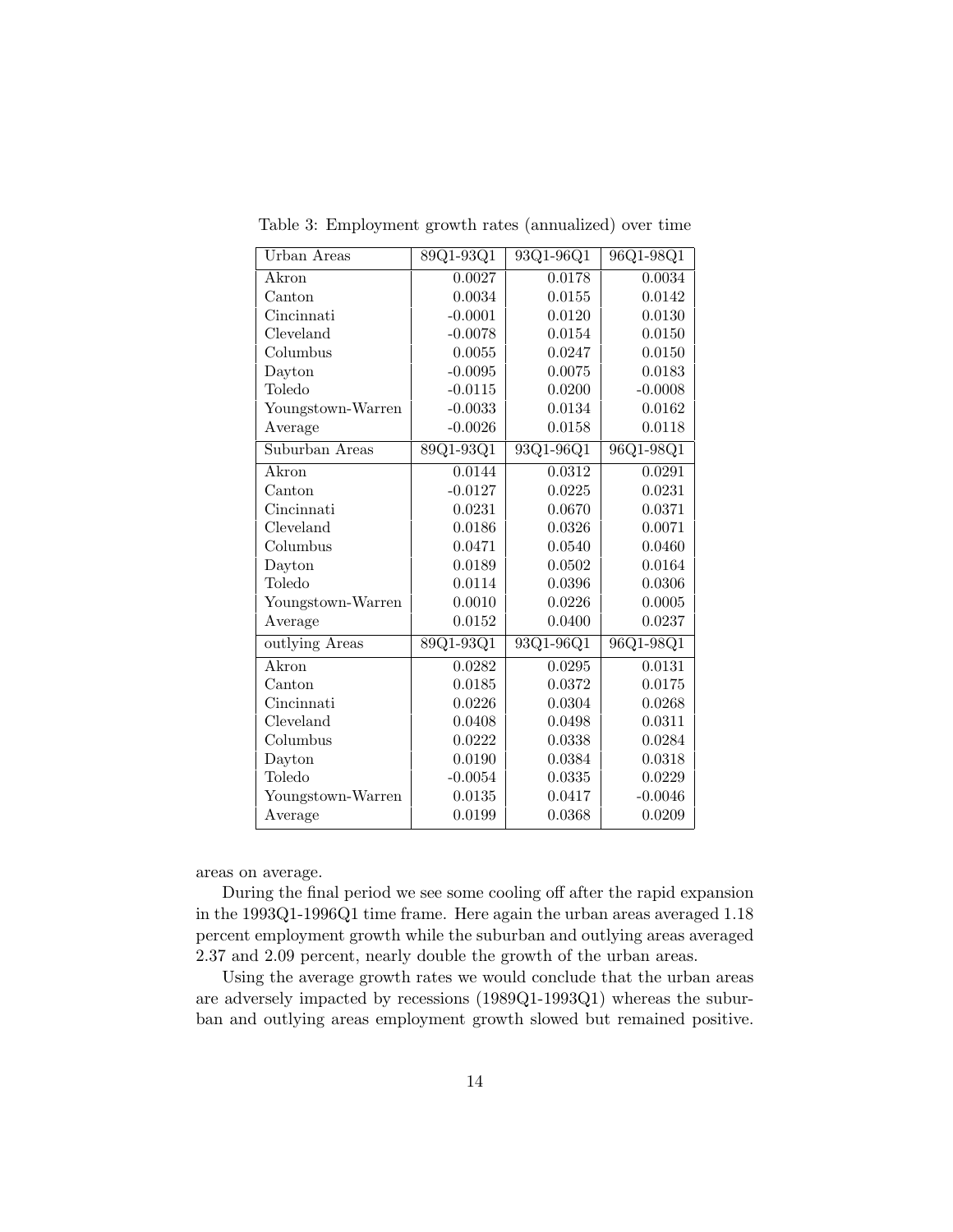During the economic recovery (1993Q1-1996Q1) the suburban areas exhibited an employment growth rate more than 2.5 times that of the urban areas and the outlying areas showed an average growth rate that was 2.3 times that of the urban areas. During the final period when growth was steady but slower than the expansion phase of the business cycle (1996Q1-1998Q1) the suburban and outlying areas produced employment growth around twice that of the urban areas. This suggests that recessions produce employment declines in the urban areas, but suburban and outlying areas still managed to grow employment by more than 1 percent per year.

During post-recession recovery, the urban areas added jobs, but the suburban and outlying areas added jobs at more than twice the rate of the urban areas. Finally, during a period of stable economic growth the suburban and outlying areas managed to grow employment around twice that of the urban areas.

Table 4 shows payroll growth rate calculations based on the same three time periods presented in Table 3 for all metropolitan regions and each of the three areas.

Examining the average growth rates we find that the suburban and outlying areas managed to produce higher payroll growth than the urban areas in all three time periods. The disparity between urban, suburban and outlying areas payroll growth is not as large as that for employment growth. We see similar evidence of the recessionary period showing lower payroll growth, the recovery period exhibiting the highest payroll growth and the final period of steady growth somewhere in between.

### **5 Spatial variation in growth versus decline**

As indicated above, a tremendous amount of heterogeneity exists in the rate of economic growth across regions as well as urban versus suburban and outlying areas and within the individual zip-code areas classified as urban, suburban and outlying. To provide an indication of this, we calculated the proportion of zip-code areas in each area classification that exhibited positive growth over the period 1989Q1 to 1998Q1.

These proportions are reported in Table 5, where a higher proportion of areas showing positive growth is indicative of homogeneity within the area classifications. It is also a sign of economic growth versus decline. The table presents the proportions in three columns showing urban, suburban and outlying proportions side-by-side for easy comparison of these three area classifications in each region. The averages reported in the table represent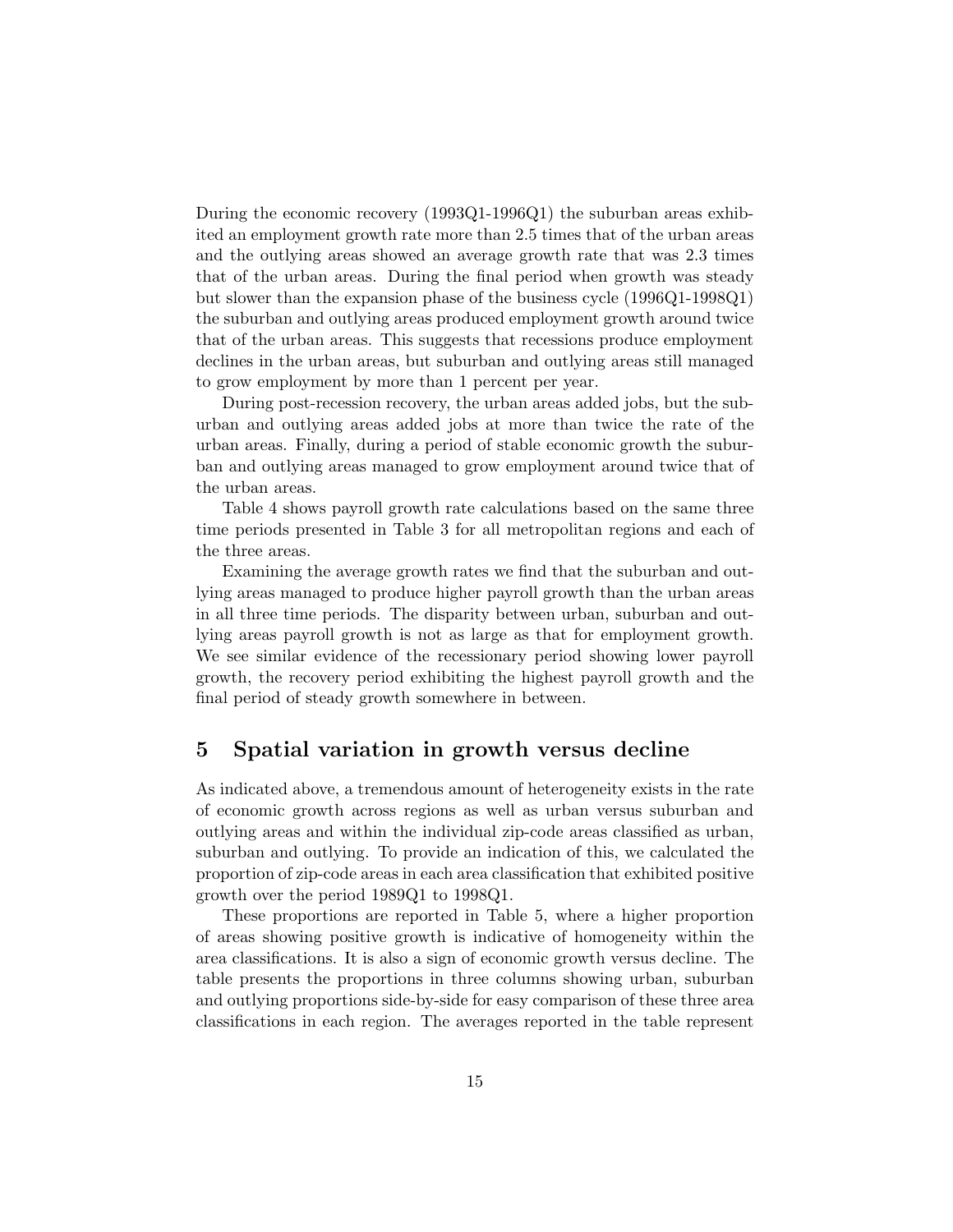| Urban Areas         | 89Q1-93Q1 | 93Q1-96Q1 | 96Q1-98Q1 |
|---------------------|-----------|-----------|-----------|
| <b>Akron</b>        | 0.0187    | 0.0556    | 0.0340    |
| Canton              | 0.0293    | 0.0726    | 0.0538    |
| Cincinnati          | 0.0445    | 0.0565    | 0.0669    |
| Cleveland           | 0.0129    | 0.0584    | 0.0537    |
| Columbus            | 0.0334    | 0.0635    | 0.0669    |
| Dayton              | 0.0169    | 0.0497    | 0.0449    |
| Toledo              | 0.0016    | 0.0656    | 0.0296    |
| Youngstown-Warren   | 0.0739    | 0.0420    | 0.0246    |
| Average             | 0.0289    | 0.0580    | 0.0468    |
| Suburban Areas      | 89Q1-93Q1 | 93Q1-96Q1 | 96Q1-98Q1 |
| $\overline{A}$ kron | 0.0422    | 0.0706    | 0.0768    |
| Canton              | $-0.0001$ | 0.0556    | 0.0325    |
| Cincinnati          | 0.0445    | 0.1197    | 0.0662    |
| Cleveland           | 0.0380    | 0.0820    | 0.0446    |
| Columbus            | 0.0923    | 0.1046    | 0.0979    |
| Dayton              | 0.0330    | 0.0995    | 0.0368    |
| Toledo              | 0.0182    | 0.0956    | 0.0603    |
| Youngstown-Warren   | 0.0467    | 0.0716    | 0.0243    |
| Average             | 0.0394    | 0.0874    | 0.0549    |
| outlying Areas      | 89Q1-93Q1 | 93Q1-96Q1 | 96Q1-98Q1 |
| Akron               | 0.0520    | 0.0828    | 0.0614    |
| Canton              | 0.0294    | 0.0662    | 0.0541    |
| Cincinnati          | 0.0436    | 0.0757    | 0.0651    |
| Cleveland           | 0.0732    | 0.0971    | 0.0627    |
| Columbus            | 0.0413    | 0.0733    | 0.0628    |
| Dayton              | 0.0427    | 0.0927    | 0.0597    |
| Toledo              | 0.0280    | 0.0411    | 0.0368    |
| Youngstown-Warren   | 0.0395    | 0.0896    | 0.0222    |
| Average             | 0.0437    | 0.0773    | 0.0531    |

Table 4: Payroll growth rates (annualized) over time

straight averages of the consistent numbers for the eight regions.

From the table we see a pattern where the suburban and outlying areas exhibited positive growth rates in a larger proportion of the zip-codes that make up these areas. For example, Akron employment in the urban area zipcodes contained 71 percent of the zip codes in which positive growth was observed. In contrast, we find 82 percent of the suburban area zip codes exhibiting positive growth and 89 percent of the outlying area zip-codes.

Examining individual regions, we see that in Toledo fewer than half of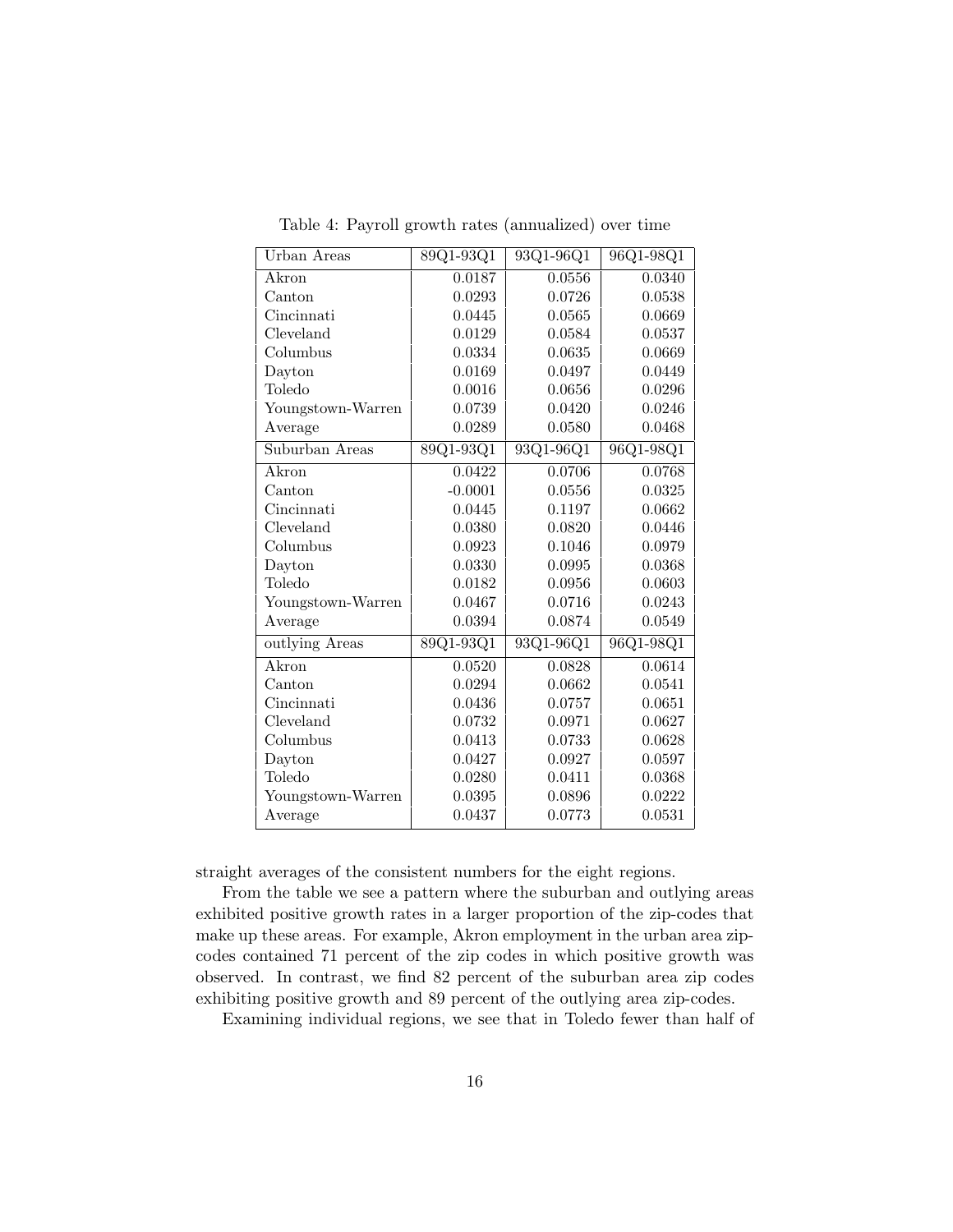the urban zip codes exhibit positive growth whereas all of the suburban area zip codes had positive growth. The Columbus urban area zip-codes showed the largest proportion of positive growth, but even in that region we see all of the suburban areas showing positive growth whereas only 79 percent of the Columbus urban area zip codes managed positive growth.

|                   | Employment growth |                       |                |  |  |  |  |  |
|-------------------|-------------------|-----------------------|----------------|--|--|--|--|--|
| Region            | Urban areas       | Suburban areas        | outlying areas |  |  |  |  |  |
| Akron             | 0.71              | 0.82                  | 0.89           |  |  |  |  |  |
| Canton            | 0.71              | 0.45                  | 1.00           |  |  |  |  |  |
| Cincinnati        | 0.68              | 0.79                  | 0.80           |  |  |  |  |  |
| Cleveland         | 0.59              | 0.84                  | 0.94           |  |  |  |  |  |
| Columbus          | 0.79              | 1.00                  | 0.88           |  |  |  |  |  |
| Dayton            | 0.69              | 0.69                  | 0.82           |  |  |  |  |  |
| Toledo            | 0.47              | 1.00                  | 0.75           |  |  |  |  |  |
| Youngstown-Warren | 0.69              | 0.67                  | 0.59           |  |  |  |  |  |
| Average           | 0.66              | 0.78                  | 0.83           |  |  |  |  |  |
|                   |                   | Payroll growth        |                |  |  |  |  |  |
| Region            | Urban areas       | Suburban areas        | outlying areas |  |  |  |  |  |
| Akron             | 0.94              | 1.00                  | 0.89           |  |  |  |  |  |
| Canton            | 1.00              | 0.82                  | 1.00           |  |  |  |  |  |
| Cincinnati        | 0.98              | 0.86                  | 0.93           |  |  |  |  |  |
| Cleveland         | 0.91              | 1.00                  | 1.00           |  |  |  |  |  |
| Columbus          | 1.00              | 1.00                  | 0.94           |  |  |  |  |  |
| Dayton            | 0.93              | 0.81                  | 0.94           |  |  |  |  |  |
| Toledo            | 0.88              | 1.00                  | 0.92           |  |  |  |  |  |
| Youngstown-Warren | 0.88              | 0.95                  | 0.94           |  |  |  |  |  |
| Average           | 0.94              | 0.93                  | 0.95           |  |  |  |  |  |
|                   |                   | Establishments growth |                |  |  |  |  |  |
| <b>Region</b>     | Urban areas       | Suburban areas        | outlying areas |  |  |  |  |  |
| Akron             | 0.76              | 1.00                  | 0.94           |  |  |  |  |  |
| Canton            | 0.86              | 0.73                  | 1.00           |  |  |  |  |  |
| Cincinnati        | 0.81              | 1.00                  | 1.00           |  |  |  |  |  |
| Cleveland         | 0.83              | 0.89                  | 1.00           |  |  |  |  |  |
| Columbus          | 0.89              | 1.00                  | 0.94           |  |  |  |  |  |
| Dayton            | 0.72              | 0.94                  | 0.88           |  |  |  |  |  |
| Toledo            | 0.76              | 1.00                  | 0.83           |  |  |  |  |  |
| Youngstown-Warren | 0.81              | 0.95                  | 0.88           |  |  |  |  |  |
| Average           | 0.81              | 0.94                  | 0.94           |  |  |  |  |  |

Table 5: Portion of zip-code areas shown positive growth 1989Q1-1998Q1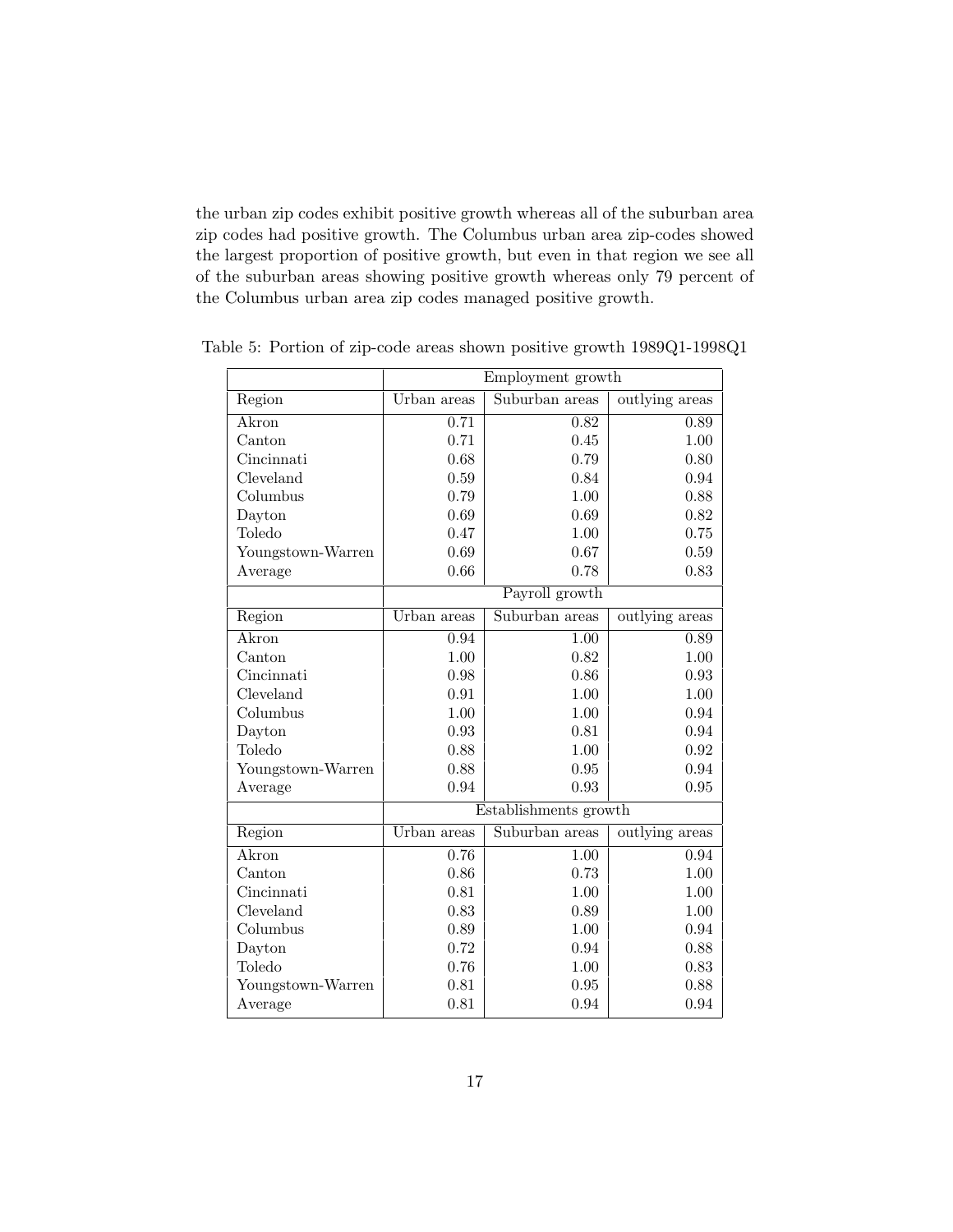The situation for nominal payroll growth is one where the broad majority of zip-code areas showed positive growth over the 1989Q1-1998Q1 period used in the calculations. Nonetheless, we still see some evidence that a larger proportion of the suburban and outlying zip-code areas showed positive growth.

Finally, establishment growth follows this pattern as well. Zip codes located in urban areas tended to exhibit a smaller proportion of cases with positive growth than the suburban and outlying zip-code areas.

## **6 A simulation of future trends**

To examine the future impact of the observed historical trends we simulated employment growth for the period 1998Q1 to 2011Q1. Beginning with the employment levels in 1998Q1, we applied annualized growth rates computed for the periods  $1993Q1-1996Q1$  and  $1996Q1-1998Q1$  (reported in Table 3). We assumed that the first 6 years from 1998 to 2002 would be periods of rapid growth similar to those experienced during the 1993Q1 to 1996Q1 period reported in Table 3. This seems reasonable since the economy is currently experiencing record low levels of unemployment. For the remaining years from 2003 through 2010 we assumed a more moderate growth rate similar to that experienced from 1996Q1-1998Q1.

The simulation involved applying the annualized growth rates reported in Table 3 for the relatively rapid period of growth from 1993Q1-1996Q1 to the initial levels of employment from 1998Q1 in all three types of areas in all eight metropolitan regions for the years 1998-2002. The slower growth rates from Table 3 presented for the period 1996Q1-1998Q1 were applied for the remaining years of the simulation period.

At the end of the simulation period the employment levels were used to compute the shares of total metropolitan region employment in urban, suburban and outlying areas. Table 6 reports the resulting simulated shares for these three types of areas for all eight Ohio metropolitan areas. In addition, the table reports the initial 1998Q1 level of employment as well as the projected levels of employment for 2011Q1 in all areas and metropolitan regions.

We see a continuation of the trends experienced during the historical period, which is not surprising given the simulation methodology. The point of the simulation is to facilitate policy makers vision regarding the character of the economic landscape in Ohio if present trends influencing the location of firms continue.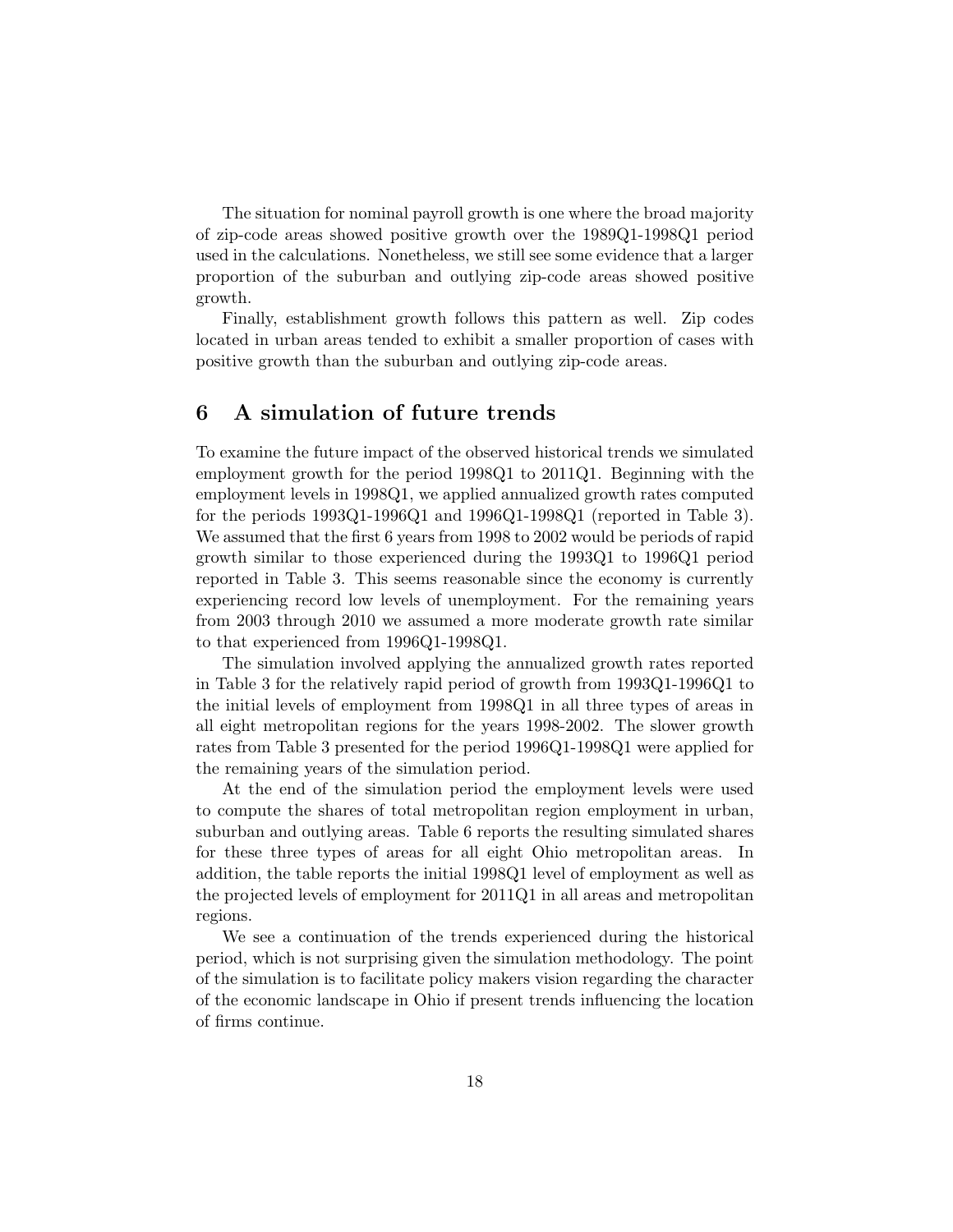|                                | Akron employment levels     |                              |                |  |  |  |  |  |  |
|--------------------------------|-----------------------------|------------------------------|----------------|--|--|--|--|--|--|
| Dates                          | Urban areas                 | Suburban areas               | outlying areas |  |  |  |  |  |  |
| 1998Q1                         | 147339                      | 84868                        | 82867          |  |  |  |  |  |  |
| 2011Q1                         | 167730                      | 124740                       | 108070         |  |  |  |  |  |  |
| $1989Q1$ Shares                | 0.507                       | 0.251                        | 0.241          |  |  |  |  |  |  |
| $1998\mathrm{Q}1$ Shares       | 0.468                       | 0.269                        | 0.263          |  |  |  |  |  |  |
| 2011Q1 Shares                  | 0.419                       | 0.311                        | 0.270          |  |  |  |  |  |  |
|                                |                             | Canton employment levels     |                |  |  |  |  |  |  |
| Dates                          | Urban areas                 | Suburban areas               | outlying areas |  |  |  |  |  |  |
| 1998Q1                         | 110033                      | 37421                        | 30157          |  |  |  |  |  |  |
| 2011Q1                         | 125261                      | 55002                        | 39329          |  |  |  |  |  |  |
| 1989Q1 Shares                  | 0.630                       | 0.220<br>0.211               | 0.150          |  |  |  |  |  |  |
| 1998Q1 Shares                  | 0.620                       | 0.170                        |                |  |  |  |  |  |  |
| 2011Q1 Shares                  | 0.570                       | 0.250<br>0.179               |                |  |  |  |  |  |  |
|                                |                             | Cincinnati employment levels |                |  |  |  |  |  |  |
| Dates                          | Urban areas                 | Suburban areas               | outlying areas |  |  |  |  |  |  |
| 1998Q1                         | 543188                      | 107106                       | 66735          |  |  |  |  |  |  |
| 2011Q1                         | 618363                      | 157425                       | 87032          |  |  |  |  |  |  |
| 1989Q1 Shares                  | 0.804                       | 0.114                        | 0.082          |  |  |  |  |  |  |
| 1998Q1 Shares                  | 0.758                       | 0.149                        | 0.093          |  |  |  |  |  |  |
| $2011Q1$ Shares                | 0.717                       | 0.182                        | 0.101          |  |  |  |  |  |  |
|                                | Cleveland employment levels |                              |                |  |  |  |  |  |  |
| Dates                          | Urban areas                 | Suburban areas               | outlying areas |  |  |  |  |  |  |
| 1998Q1                         | 752009                      | 143837                       | 140665         |  |  |  |  |  |  |
| 2011Q1                         | 856084                      | 211413                       | 183447         |  |  |  |  |  |  |
| 1989Q1 Shares                  | 0.772                       | 0.127                        | 0.101          |  |  |  |  |  |  |
|                                |                             |                              |                |  |  |  |  |  |  |
| 1998Q1 Shares<br>2011Q1 Shares | 0.726                       | 0.139                        | 0.136          |  |  |  |  |  |  |

Table 6: Simulation of future employment and shares

To summarize the simulation results, at the beginning of 2011 three of the eight Ohio metropolitan areas will hold a share of total metropolitan region employment greater than 60%, Cleveland, Columbus and Cincinnati. These are the largest three Ohio metropolitan regions. Also keep in mind that the urban shares of employment for Cincinnati are biased upward by the exclusion of employment growth in suburban and outlying areas in Kentucky due to limitations of our database. Cincinnati's urban share will more likely be around 68% similar to Cleveland and Columbus in 2011.

For the other five metropolitan regions we see the Akron urban area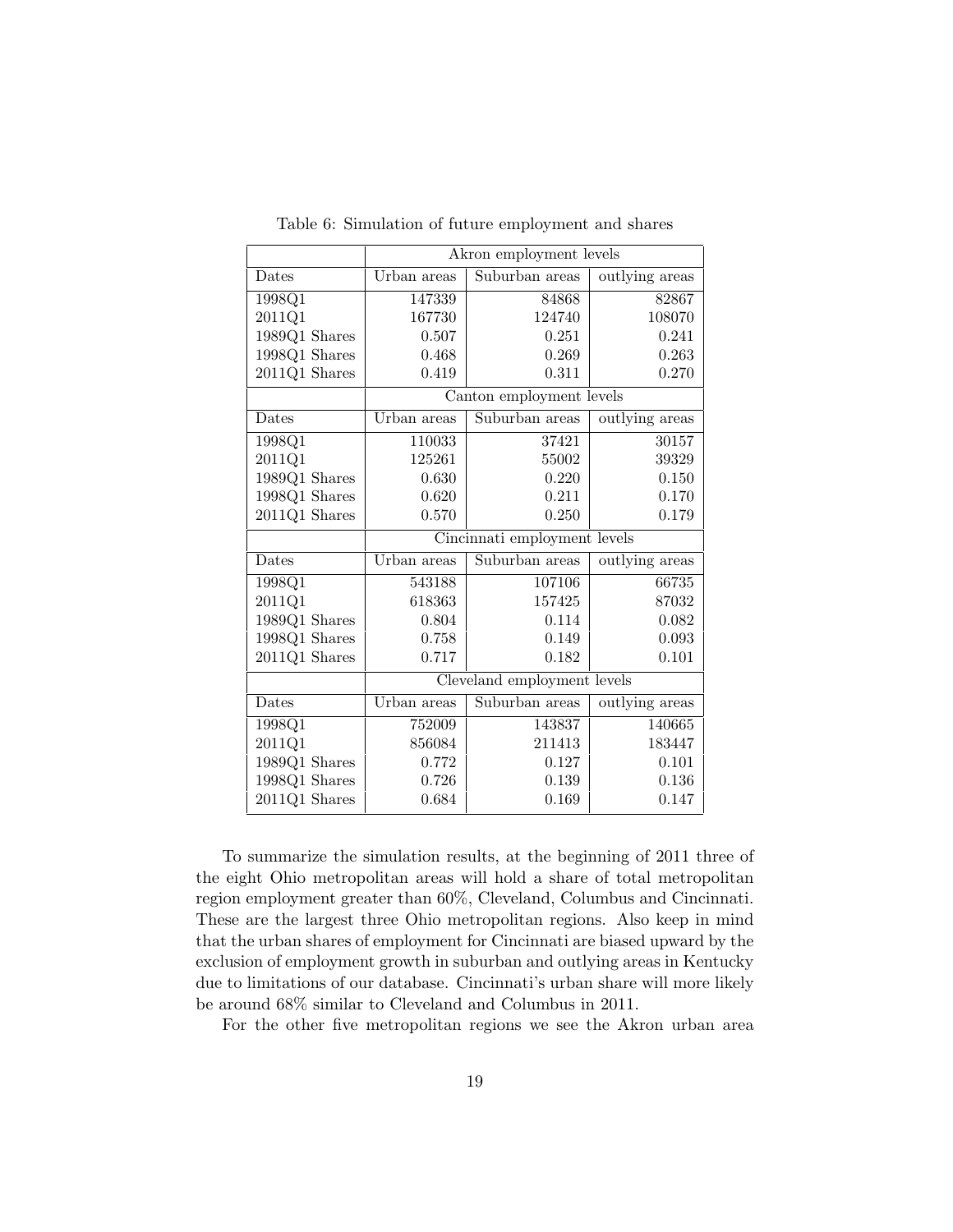falling below 50% share and Dayton coming close to a 50% share. Toledo is next in terms of rapid loss of urban share of regional employment, followed closely by Canton and Youngstown. Note also that the urban shares in Toledo and Youngstown suffer from an upward bias due to growth in surrounding areas that lie outside the scope of our Ohio database. It seems likely that the urban shares for these two cities will be less than 50%.

| Columbus employment levels |                |                                                                                                                 |  |  |  |  |  |
|----------------------------|----------------|-----------------------------------------------------------------------------------------------------------------|--|--|--|--|--|
| Urban areas                | Suburban areas | outlying areas                                                                                                  |  |  |  |  |  |
| 518677                     | 122264         | 69866                                                                                                           |  |  |  |  |  |
| 590460                     | 179705         | 91115                                                                                                           |  |  |  |  |  |
| 0.778                      | 0.130          | 0.092                                                                                                           |  |  |  |  |  |
| 0.730                      | 0.172          | 0.098                                                                                                           |  |  |  |  |  |
| 0.686                      | 0.209          | 0.106                                                                                                           |  |  |  |  |  |
|                            |                |                                                                                                                 |  |  |  |  |  |
| Urban areas                |                | outlying areas                                                                                                  |  |  |  |  |  |
| 256592                     | 92493          | 105745                                                                                                          |  |  |  |  |  |
| 292103                     | 135947         | 137906                                                                                                          |  |  |  |  |  |
| 0.628                      | 0.173          | 0.207                                                                                                           |  |  |  |  |  |
| 0.564                      | 0.203          | 0.232                                                                                                           |  |  |  |  |  |
| 0.516                      | 0.240          | 0.244                                                                                                           |  |  |  |  |  |
|                            |                |                                                                                                                 |  |  |  |  |  |
| Urban areas                | Suburban areas | outlying areas                                                                                                  |  |  |  |  |  |
| 165509                     | 76089          | 28899                                                                                                           |  |  |  |  |  |
| 188415                     | 111836         | 37688                                                                                                           |  |  |  |  |  |
| 0.658                      | 0.240          | 0.102                                                                                                           |  |  |  |  |  |
| 0.612                      | 0.281          | 0.107                                                                                                           |  |  |  |  |  |
|                            |                | 0.112                                                                                                           |  |  |  |  |  |
|                            |                |                                                                                                                 |  |  |  |  |  |
| Urban areas                | Suburban areas | outlying areas                                                                                                  |  |  |  |  |  |
| 149273                     | 45717          | 43756                                                                                                           |  |  |  |  |  |
| 169932                     | 67195          | 57064                                                                                                           |  |  |  |  |  |
| 0.640                      | 0.193          | 0.167                                                                                                           |  |  |  |  |  |
| 0.625                      | 0.191          | 0.142                                                                                                           |  |  |  |  |  |
| 0.578                      | 0.228          | 0.194                                                                                                           |  |  |  |  |  |
|                            | 0.558          | Dayton employment levels<br>Suburban areas<br>Toledo employment levels<br>0.331<br>Youngstown employment levels |  |  |  |  |  |

Table 6: (continued) Simulation of future employment and shares

That the largest three Ohio cities manage to maintain substantially larger shares of their regional employment than the smaller cities may relate to the role of technology transfers and knowledge spillovers (Romer, 1994;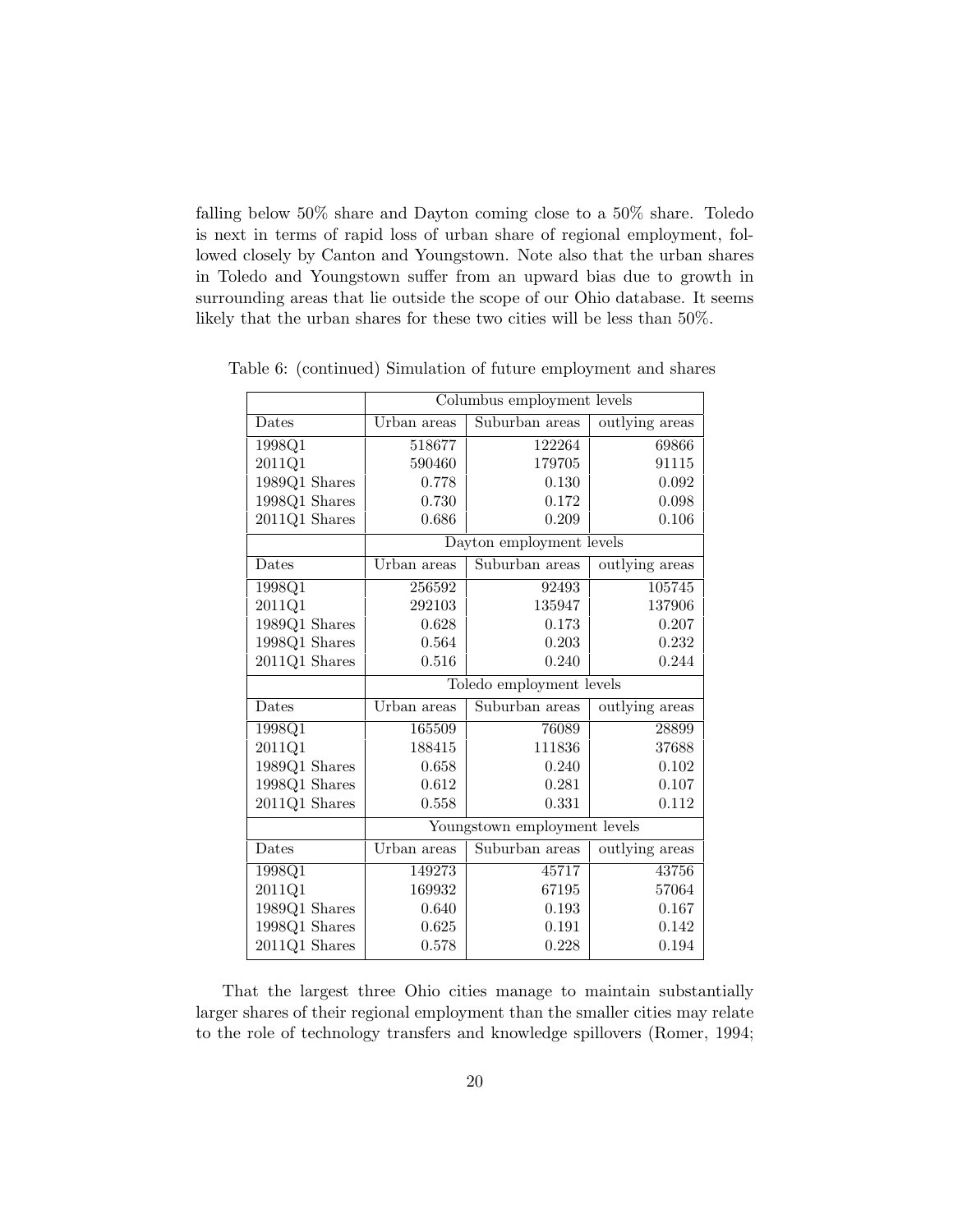Grossman and Helpman, 1994). The largest three Ohio cities may still have employment density levels in the urban areas sufficient to provide technology transfer and knowledge spillovers. This makes location in the urban areas attractive to firms. On the other hand, the smaller Ohio metropolitan regions may have urban areas that have lost the required employment density needed to produce these spillovers and induce firms to locate in their urban core areas. We speculate that there may be a "tipping point" where employment density falls below critical levels necessary to provide the economic benefits to firms that have traditionally been attributed to location in urban areas. Future work might examine how changes in employment density impact economic growth over time.

## **7 Conclusion**

This examination of Ohio's economic growth demonstrates that the spatial scale at which we analyze these patterns may affect the inferences drawn. Public policies regarding land-use, zoning and economic development issues would be better informed by the type of analysis carried out here. Focusing on a smaller spatial unit of analysis provides a much richer picture of forces at work to transform the economic landscape of Ohio.

Policy makers may have been hindered in the past by a lack of data availability for small spatial units, but the database used in the analysis presented here developed by the Ohio UUP ES202 network should overcome some of these difficulties for Ohio policy makers. Spletzer (2000) indicates that the Bureau of Labor Statistics will soon begin releasing ES202 information nationwide. In addition to this data source, the U.S. Census Bureau will begin releasing annual updates for small areas in 2004.

Our analysis shows a clear trend toward lower growth rates in urban areas than suburban and outlying areas for seven of the eight Ohio metropolitan regions. We acknowledge some limitations in our methodology stemming from the fact that the database is limited to Ohio. This precludes analysis of suburban and outlying areas neighboring on Cincinnati, Toledo and the Youngstown-Warren regions. Nonetheless, during the economic recession of 1990-92 urban areas exhibited lower growth in employment, payroll and establishments than neighboring suburban and outlying areas. Average growth of employment for the urban areas during this period was negative, whereas both suburban and outlying areas managed employment growth rates above 1 percent.

During the economic recovery period from 1993-96 growth in the subur-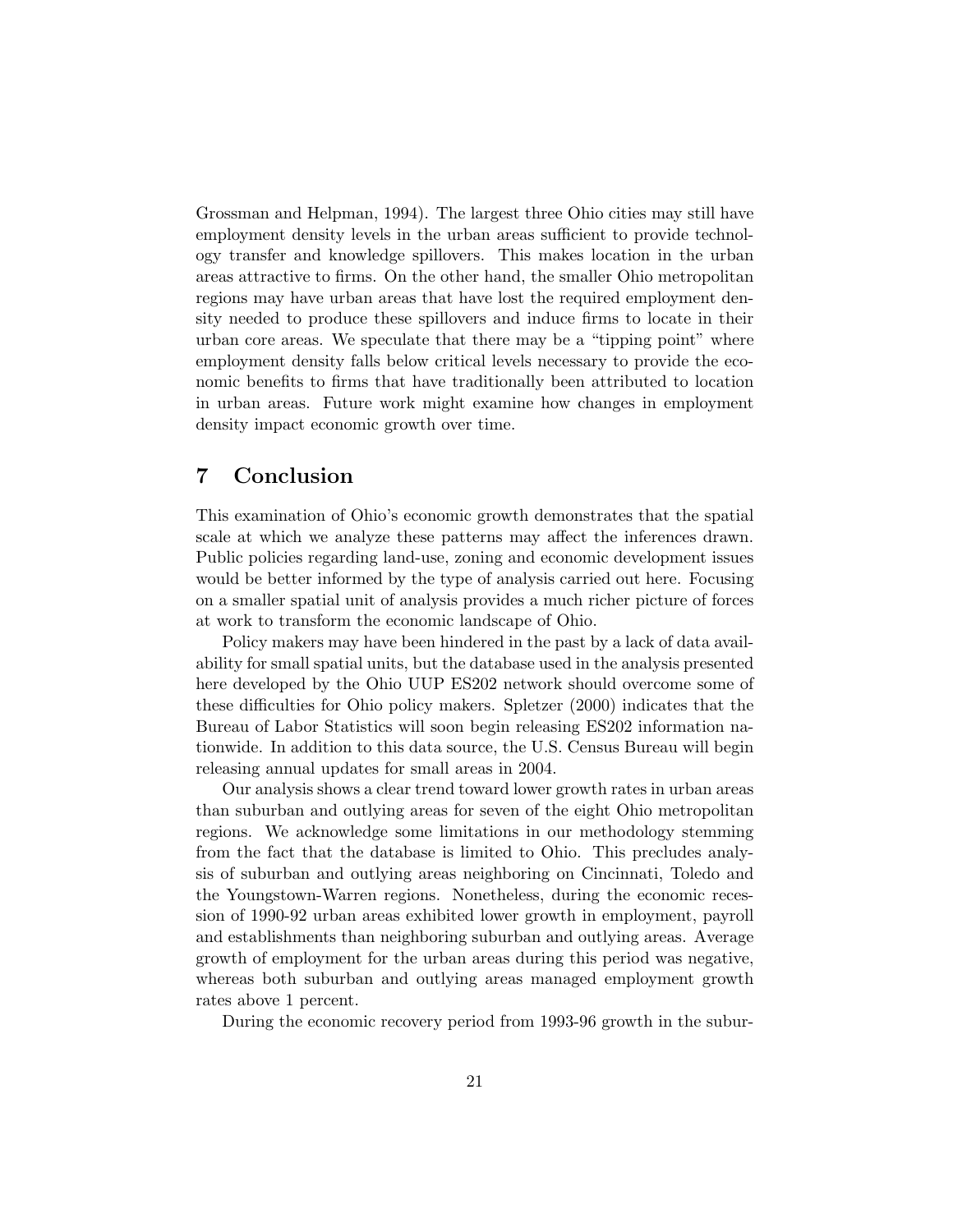ban and outlying areas exceeded that in urban areas. This recovery period produced the largest gap between employment and payroll growth in urban versus suburban and outlying areas. Suburban areas expanded employment at a rate more than 2.5 times that of the urban areas and outlying areas grew employment by more than 2 times that of urban areas. Finally, during a steady growth period from 1996-98Q1, we find the same pattern, with suburban and outlying areas averaging growth rates around twice that of the urban areas.

Over the entire period of our study covering 1989Q1-1998Q1, urban areas in Ohio lost 4.4 percent of their share of total metropolitan region employment. This declining share of the regional economic base in Ohio's eight major urban areas should have important policy implications. Our analysis shows no reason to believe that the trends pointed out here will be reversed anytime soon. One of the conclusions from our analysis is that periods of rapid economic growth are likely to accerbate the trend of decline in urban areas share of the regional economic base.

A simulation of these observed trends into the future suggests that all but the largest three Ohio metropolitan regions (Cincinnati, Cleveland and Columbus) will approach a 50 percent share of the total regional employment in their urban areas by 2010. The largest three Ohio cities appear to be approaching a 68 percent share of total regional employment located in their urban areas by 2010. Economists have pointed to technology transfer and knowledge spillovers that take place in urban areas where a sufficient employment density exists as a major factor behind the growth of cities (see Glaeser et al., 1992). We speculate that falling urban shares of total regional employment observed for the period from 1989Q1 to 1998Q1 in the five smaller Ohio metropolitan regions may rule out these benefits to firms from locating in those urban areas.